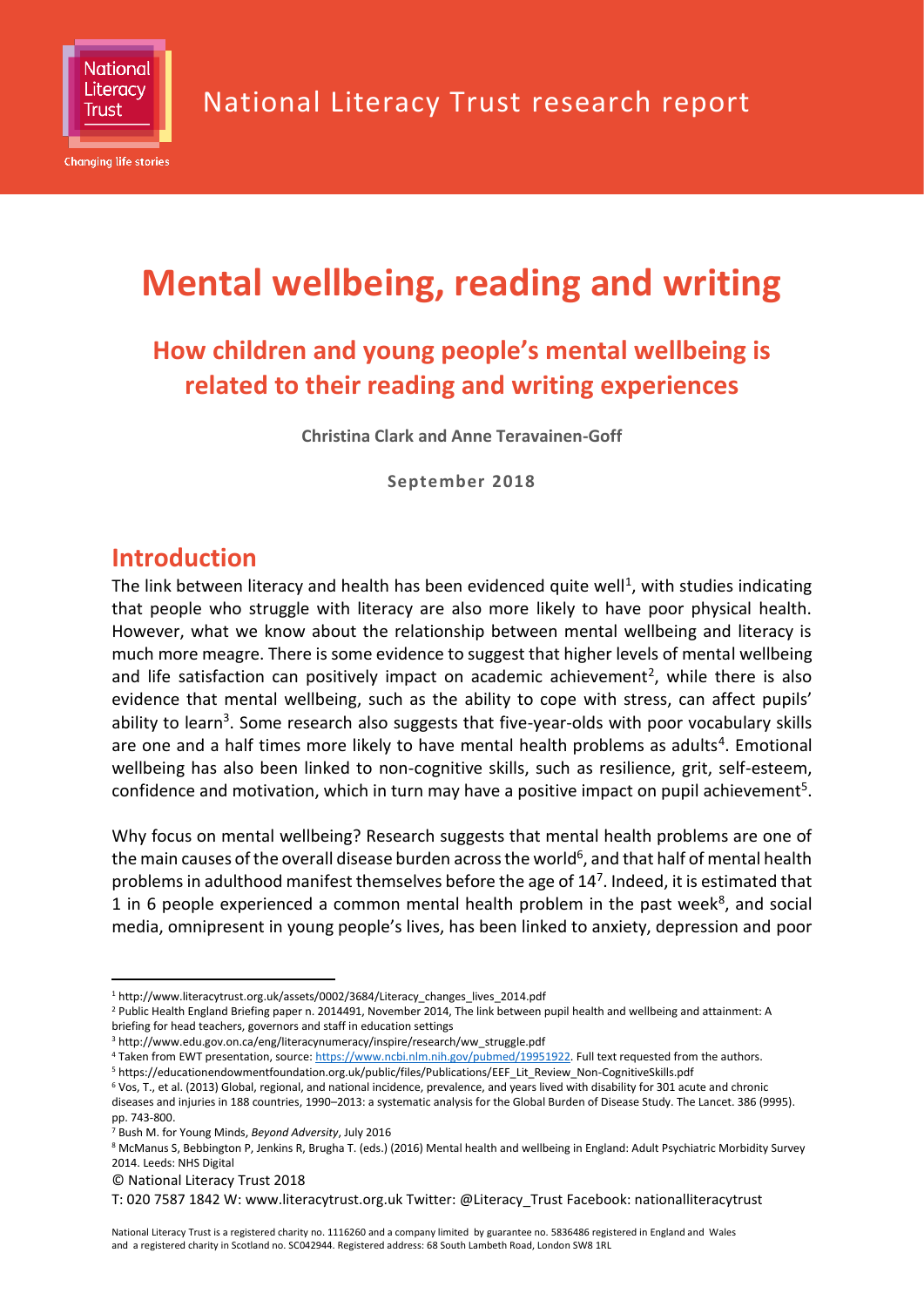sleep<sup>9</sup>. For these reasons, it is not surprising that government policy in the UK has also focused on mental health. For example, between 2015 and 2017 the government announced new funding for mental health, including specific investment in perinatal services and eating disorder services for teenagers, and in July 2018 statutory health education in schools was announced<sup>10</sup>.

A few key studies have been published recently that have explored child and adolescent wellbeing. For example, a study by NPC (2014 $^{11}$ ) found that "Most children report high or very high levels of well-being", although more so for boys than girls: "74% of boys and 65% of girls aged 10-17 score 7 or more out of 10 on the level of satisfaction with their lives". The report also highlighted a link with age, indicating that "children's well-being falls as they get older, [with] particularly sharp falls in well-being for both boys and girls between the ages of 13 and 14 and 16 and 17". Some studies have also explored how children in the UK fare compared with their peers in other countries, with children in the UK generally performing slightly below average in terms of their mental wellbeing compared with children in other developed countries<sup>12</sup>.

This is therefore a timely piece of research, as children and young people's mental wellbeing is becoming a concern, and the government is pledging to prioritise mental health care of young people and adults. In this report we will explore the link between mental wellbeing, reading and writing enjoyment, attitudes and behaviours, which, to our knowledge, has not been explored before. Please note that our report focuses on mental wellbeing rather than diagnosable mental health disorders.

This report shows that:

#### **Mental wellbeing in 2017/18**

- In 2017/18, children rated their overall mental wellbeing, on average, as 7.25 out of 10. However, 1 in 10 (9.5%) pupils scored below the mid-point on our mental wellbeing index.
- In line with previous studies, boys who participated in our survey have higher mental wellbeing levels than girls, and pupils aged 8 to 11 have higher mental wellbeing scores than those aged 11 to 14 and those aged 14 to 16, with those aged 16 to 18 having the lowest mental wellbeing scores. Contrary to previous findings, pupils in this study who receive free school meals score very similarly in terms of their mental wellbeing to their peers from more advantaged backgrounds. Pupils from black ethnic backgrounds have higher mental wellbeing than pupils from Asian ethnic backgrounds, who in turn have higher scores than pupils from white and mixed ethnic backgrounds.

-

<sup>9</sup> Young Health Movement, and Royal Society for Public Health, *Status Of Mind: Social Media and Young People's Mental Health and Wellbeing*, May 2017

<sup>10</sup> House of Commons Briefing paper n. 07196, August 2018, Children and young people's mental health - policy, services, funding and education.

<sup>&</sup>lt;sup>11</sup> That awkward age...

<sup>12</sup> https://www.gov.uk/government/uploads/system/uploads/attachment\_data/file/389086/Horizon\_Scanning\_-

\_Social\_Attutudes\_of\_Young\_People\_report.pdf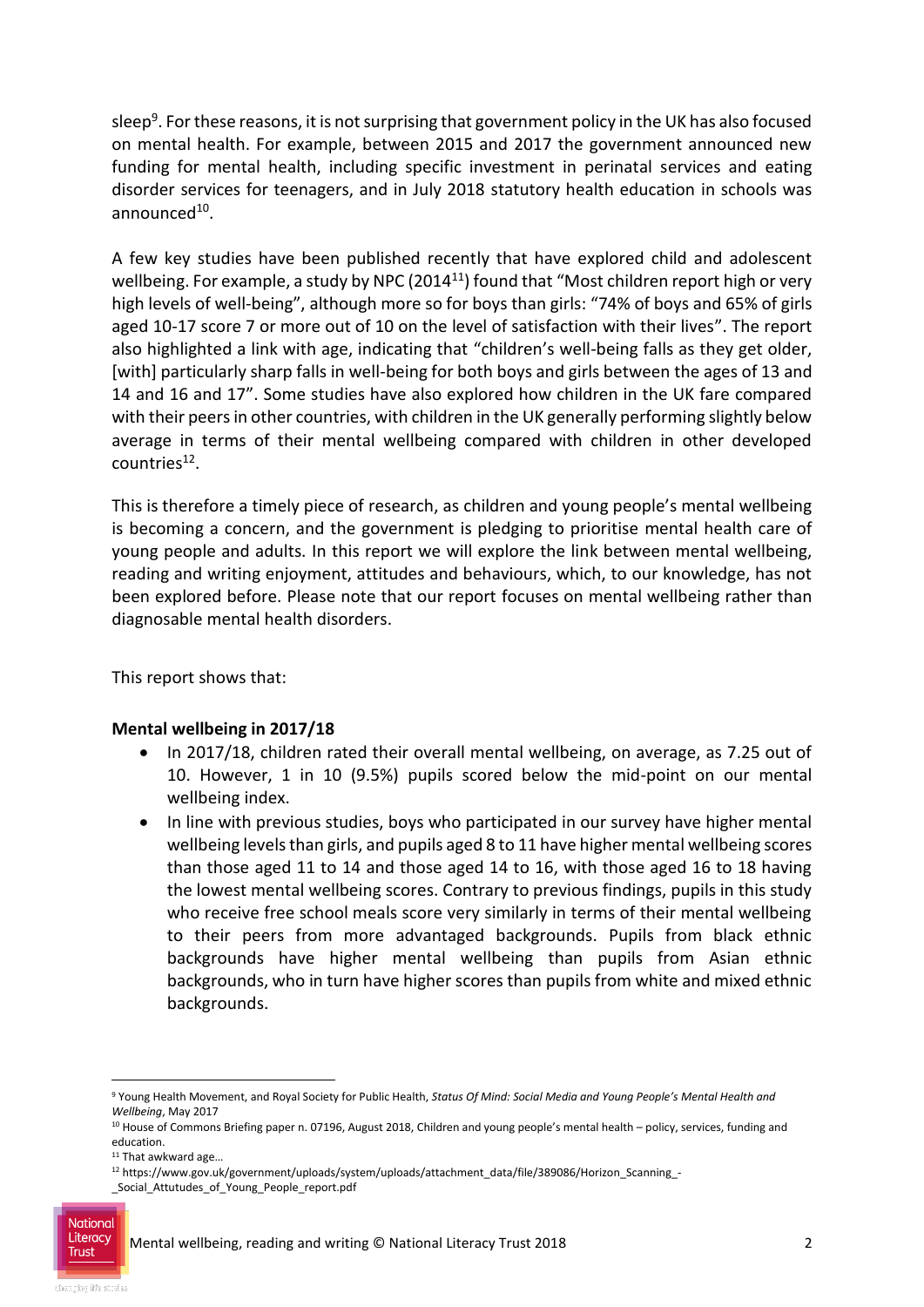Children and young people from Greater London tended to have the highest mental wellbeing scores, while those from Yorkshire and the Humber scored the lowest.

#### **Exploring mental wellbeing and specific reading and writing components**

- To explore the link between children and young people's subjective wellbeing and reading and writing in detail, we conducted analyses to see how specific components of reading and writing are linked to how people feel about themselves.
- We first looked at the correlations between mental wellbeing and our reading and writing variables, which allow us to explore the strength and direction of the relationship between them. We found that all the reading and writing variables are positively, albeit weakly, correlated with mental wellbeing, indicating that the more children enjoy reading and writing, the more often they read and write, the better they see themselves as readers and writers, and the more positive attitudes they have, the higher their mental wellbeing score is.
- When exploring what variables are most likely to predict mental wellbeing, we found that **reading attitudes** were the strongest predictors of mental wellbeing, followed by **writing attitudes** and **reading and writing enjoyment**. How good children and young people perceive themselves as writers and how often they write something in their free time were also predictive of their general mental wellbeing. So, the more positive children and young people feel about reading and writing, and the more they enjoy reading and writing, the higher their scores on our mental wellbeing index.
- Indeed, subsequent analyses showed that:
	- o Children and young people who enjoy reading very much and who think positively about reading have, on average, higher mental wellbeing scores than their peers who don't enjoy reading at all and who hold negative attitudes towards reading.
	- $\circ$  The same relationships hold true for writing: children and young people who enjoy writing very much and who think positively about writing have, on average, higher mental wellbeing scores than their peers who don't enjoy writing at all and who hold negative attitudes towards writing. In addition, children who think that they are above average writers have higher mental wellbeing than those who think that they are below average writers
	- o A special focus on attitudes showed that seeing writing as a useful skill in the future is the attitudinal component that was most strongly related with mental wellbeing, followed by their belief that they can succeed in writing and its reading equivalent, reading perseverance. While writing interest was significantly associated with mental wellbeing, this wasn't true for reading. This suggests that more children and young people agree that writing has a role to play in their future and the more they believe in their own ability to overcome problems they might encounter when writing and reading, the higher they score in terms of their mental wellbeing.

#### **Exploring mental wellbeing differences by literacy quartiles**

 We were also keen to explore differences between children and young people depending on their engagement with reading and writing. To this end, we constructed a literacy score, a variable that sums all our reading and writing variables. This enabled

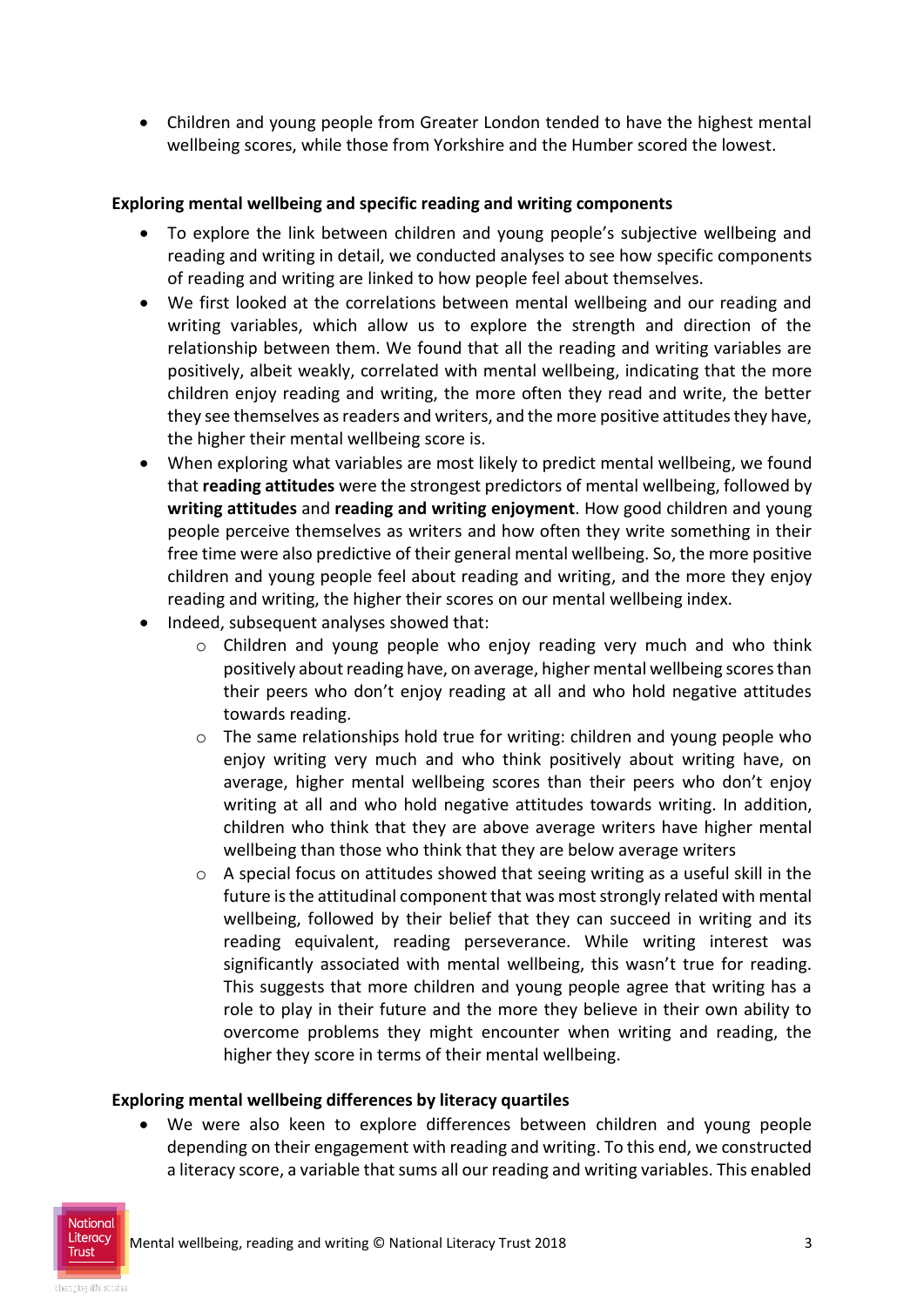us to explore mental wellbeing for those children and young people who score in the bottom 25% in the literacy score and those who score in the top 25% (i.e. the bottom and top quartile).

- We found that there is a steady increase in mean mental wellbeing scores as one progresses from one literacy quartile to the next, from a mean score of 6.6 out of 10 for those who have low literacy engagement (bottom quartile) to 7.9 out of 10 for those with a high level of literacy engagement (top quartile).
- Nearly 2 in 5 (37.4%) of those who have low literacy engagement also report low mental wellbeing, while only 1 in 9 (11.8%) of those who have low literacy engagement have high levels of mental wellbeing. Conversely, 2 in 5 (39.4%) of those who have high levels of literacy engagement also have high scores in their mental wellbeing.

#### **Mental wellbeing quartiles and reading and writing**

- In addition to the literacy quartiles, we also wanted to investigate how those at the bottom and top 25% of the mental wellbeing index (i.e. those with high and low levels of wellbeing) feel about reading and writing.
- We found a steady increase in literacy engagement scores as one progresses from one mental wellbeing quartile to the next, increasing from a mean score of 32.8 out of 52 for those who score in the bottom quartile (i.e. who have low mental wellbeing) to 38.2 out of 52 for those who score in the top quartile (i.e. those with a high mental wellbeing).
- More specifically, 2 in 3 (66.8%) children and young people with high levels of mental wellbeing say that they enjoy reading either very much or quite a lot compared with 1 in 2 (48.9%) of those who have low mental wellbeing. This difference is somewhat bigger with respect to writing, where 3 in 5 (62.3%) of those who have high levels of mental wellbeing say that they enjoy writing compared with 2 in 5 (40.8%) of those who have low mental wellbeing.
- Nearly 2 in 3 (64.3%) of those who have high levels of mental wellbeing consider themselves to be above average readers, compared with nearly 1 in 2 (46.1%) of those who have low levels of mental wellbeing. Conversely, those who have low levels of mental wellbeing are three times more likely to say that they are below average readers compared with those who have high levels of mental wellbeing (15.0% vs. 4.8% respectively). Similarly, nearly twice as many children and young people with high levels of mental wellbeing said that they are above average writers compared with those who have low levels of mental wellbeing (53.5% vs. 29.7% respectively). However, again, those who have low levels of mental wellbeing are three times more likely to consider themselves to be below average writers compared with their peers with high levels of mental wellbeing (21.3% vs. 7.2% respectively).
- 3 in 4 (76.4%) of those who have high levels of mental wellbeing think positively about reading compared with 1 in 2 (48.3%) of those with low levels of mental wellbeing. Although the overall percentages are lower, the difference between the groups is amplified when it comes to writing, where nearly twice as many children and young people who have high levels of mental wellbeing think positively about writing compared with their peers who have low levels of mental wellbeing (58.1% vs. 27.9% respectively).

National **Trust**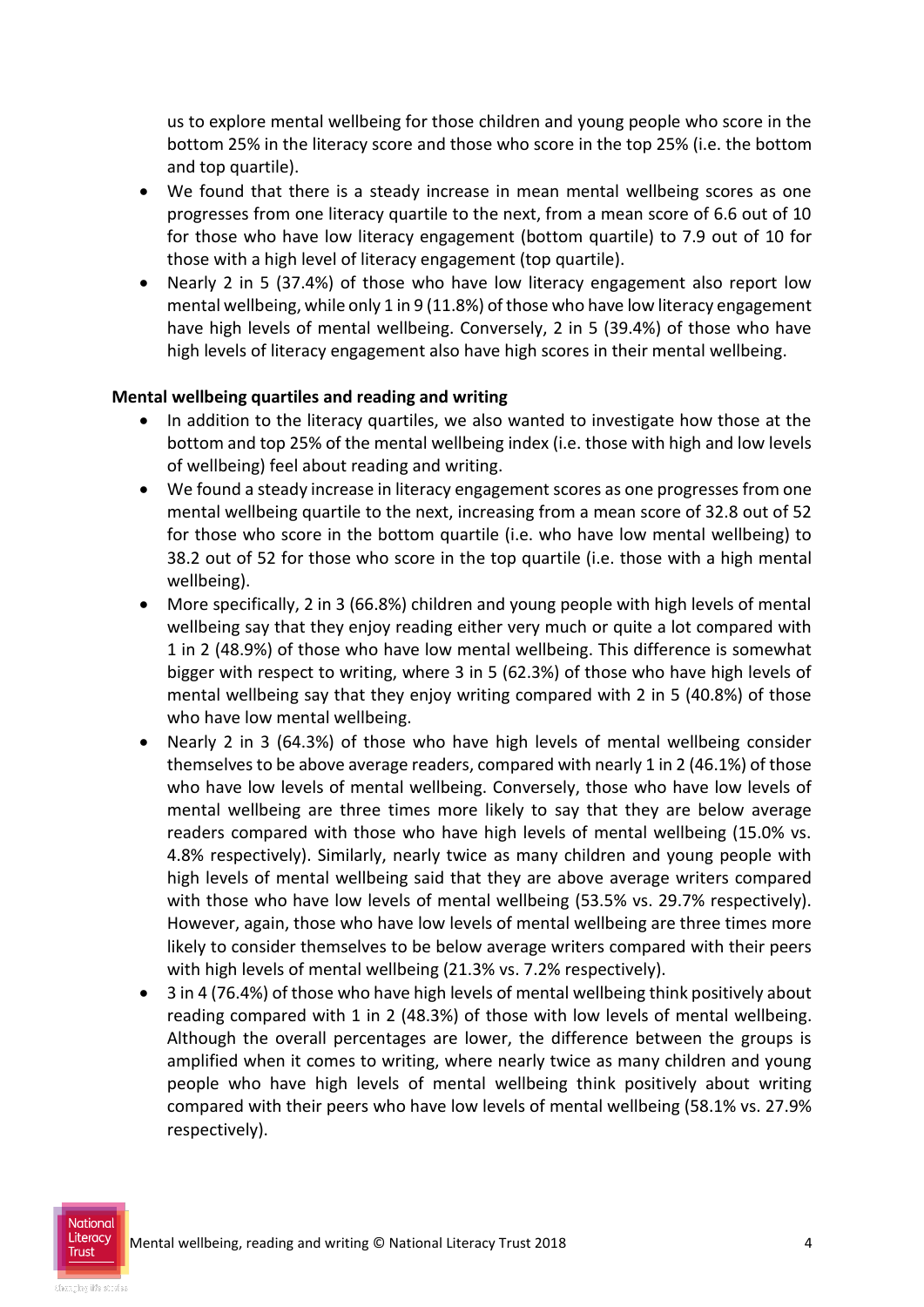#### **What about reading skill and mental wellbeing/mental health?**

- We also felt that it is important to explore how reading skill in particular relates to mental wellbeing/mental health. In collaboration with Yvonne Kelly, a professor at University College London, we set out to test the relationship with two cohort studies: the 1970 British Cohort Study and Millennium Cohort Study, as well as our own data.
- Our data suggest that children and young people with a reading skill at or above the level expected for their age have higher mental wellbeing than their peers who read below their expected level.
- However, when reading skill is considered alongside other reading variables, it is not significantly associated with mental wellbeing, highlighting the importance of the affective side of reading to one's mental wellbeing.
- Using longitudinal data sets, we find an enduring relationship between mental health (e.g. social and emotional difficulties, drug use) and verbal scores, with those who have low verbal ability having worse mental health outcomes than those with higher verbal ability. This finding is true when one considers children from the 1970 cohort study as well as children from the more recent Millennium Cohort Study.
- In these longitudinal data sets, children from disadvantaged backgrounds are more likely to have low mental health and to have lower verbal scores but the effect isn't multiplicative; i.e. there is no double whammy. Therefore, the relationship between socioeconomic background, mental health and literacy also remained the same over time.

#### **Mental wellbeing, reading, writing and sociodemographic background**

- As previous research has shown that there are sociodemographic differences in both mental wellbeing and literacy, we wanted to find out more about these relationships.
- The relationships between mental wellbeing and reading or writing are independent of the child's gender, free school meal uptake (our proxy measure of socioeconomic background), ethnic background or where in the country they live.
- The only sociodemographic variable that is systematically associated with mental wellbeing and any of our literacy measures is age. Our data suggest that enjoying reading and writing, and having a high perception of one's reading skill and positive attitudes towards reading and writing are particularly beneficial for younger children in terms of mental wellbeing, with the difference in mental wellbeing scores diminishing as they get older.

#### **A focus on specific mental wellbeing components**

- Finally, in addition to our mental wellbeing index, we investigated how the specific components of wellbeing – life satisfaction, self-belief and coping skills – are related to reading and writing.
- Responses to the three components follow a similar dynamic, with children and young people who enjoy reading very much, who read daily, who think of themselves as very good readers and who hold positive reading attitudes reporting higher life satisfaction, better coping skills and higher self-belief than their peers who don't enjoy reading at all, who never or rarely read, who think of themselves as below average readers and who hold negative attitudes towards reading. The same holds true for writing.

National **Trust**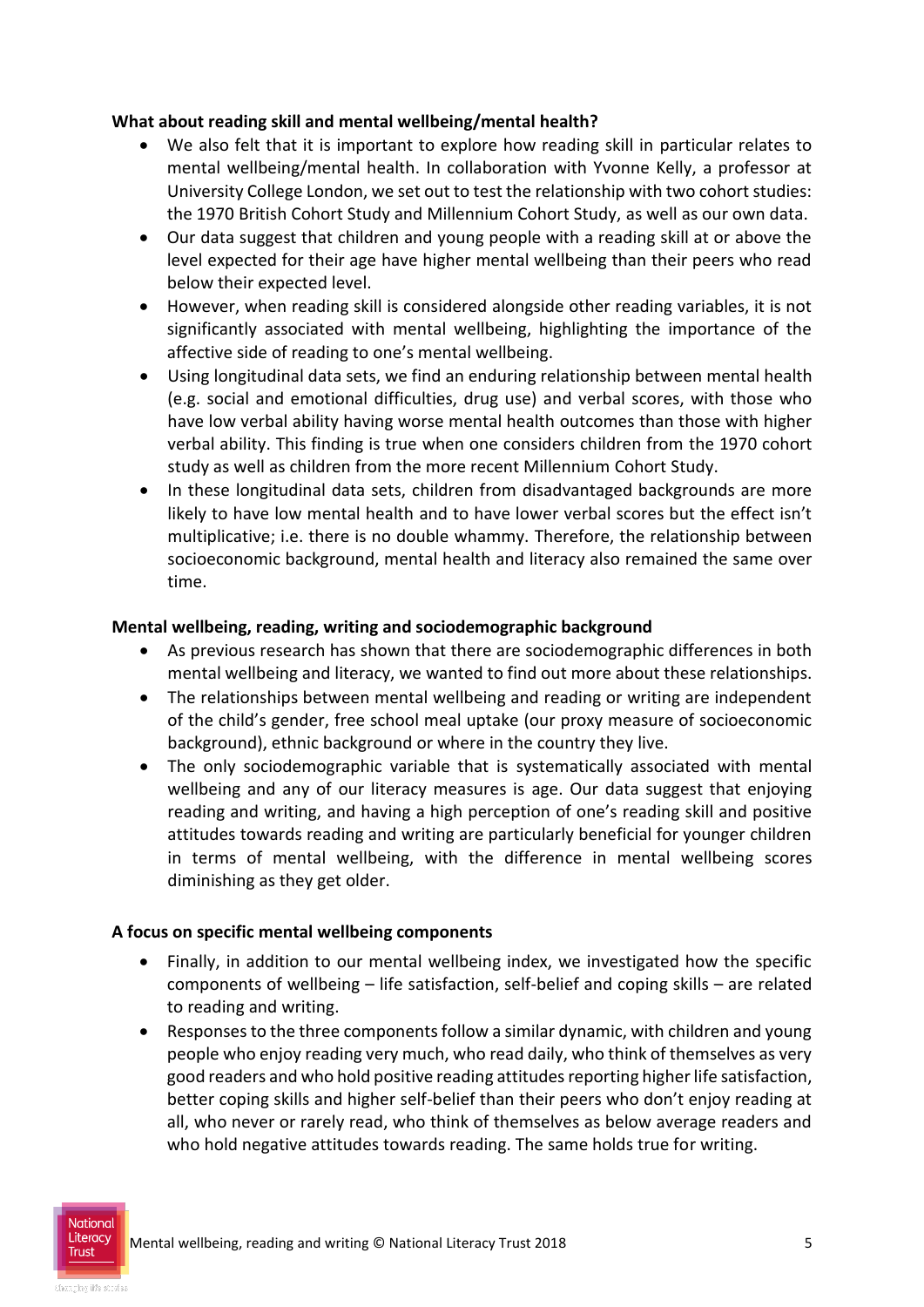Similarly, more children and young people who have high levels of life satisfaction, coping skills or self-belief say that they enjoy reading or writing, that they think of themselves as above average readers and writers, and that they think positively about reading and writing than their peers who have low levels of life satisfaction, coping skills or self-belief. Again, the differences between the groups are smallest with respect to reading and writing behaviours.

#### **What does this all mean?**

Overall, this report shows that there is a link, albeit a weak one, between mental wellbeing and reading and writing enjoyment and attitudes. Attitudes towards reading and writing emerge consistently as the strongest predictors of mental wellbeing, which might suggest that children and young people who feel positively about life in general are also more likely to feel positive about reading and writing.

Our findings might also suggest that a positive learning environment is important for wellbeing: it is possible that children who have positive experiences of reading and writing in the classroom feel better about their ability, which, in turn, creates positive attitudes and motivation towards the activity and through that enforces more positive attitudes in general and therefore higher wellbeing.

The lack of association between frequency of reading and writing and mental wellbeing might also suggest that content, rather than the actual act of reading or writing, is linked to higher mental wellbeing.

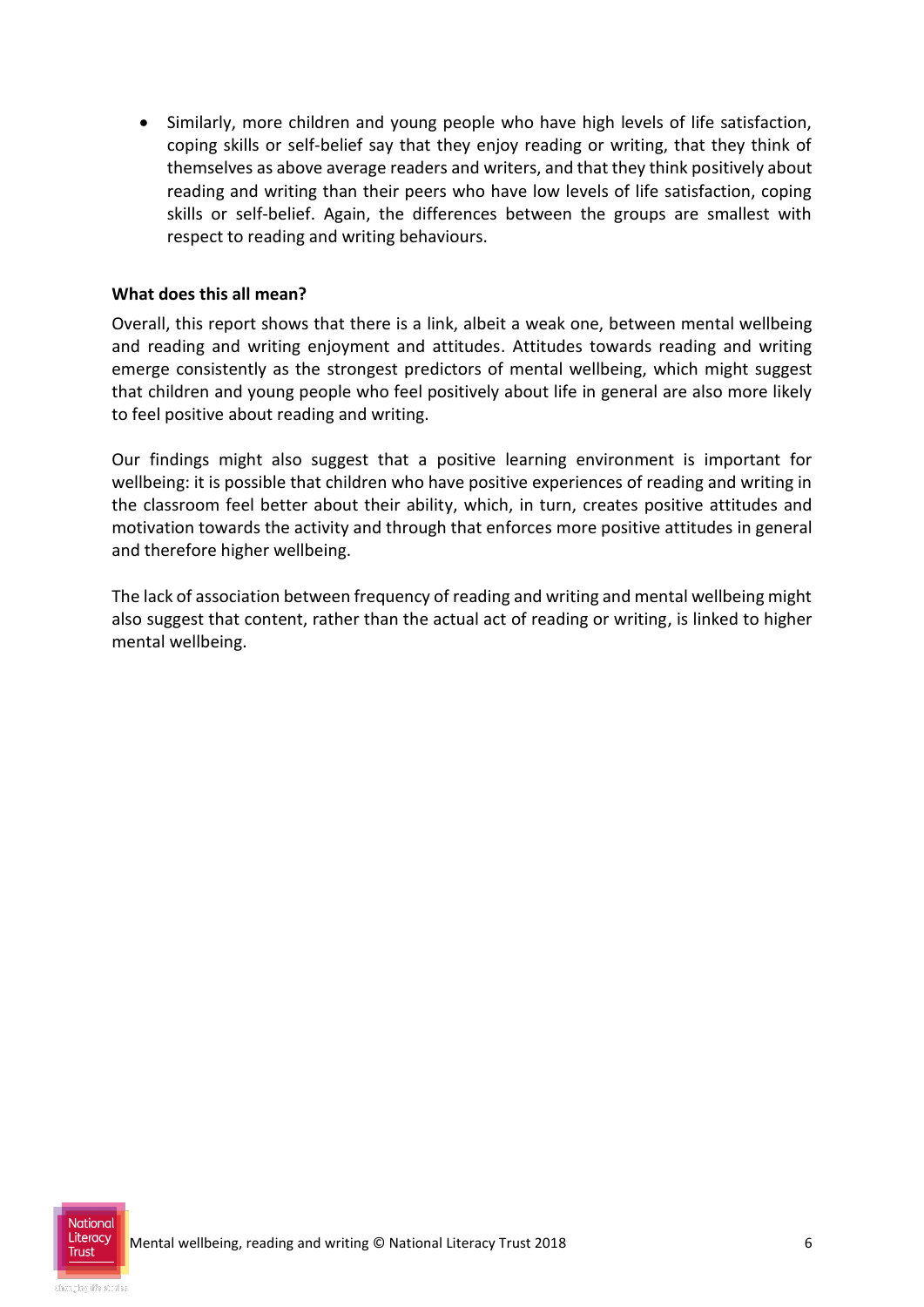## **Children's and young people's mental wellbeing and its link with specific reading and writing experiences in 2017/18**

As mentioned earlier, there is limited research exploring the link between literacy and mental wellbeing or mental health in great detail. We therefore wanted to know more about the link between wellbeing and specific components of literacy, such as reading and writing enjoyment, reading and writing behaviours, pupils' self-perception of themselves as readers and writers, and their attitudes towards reading and writing.

To this end, we inserted a few questions about mental wellbeing in our annual literacy survey, which we conducted between November 2017 and January 2018. Overall, 49,047 pupils aged 8 to 18 participated. The items chosen were based on previous research and conversations with stakeholders, such as New Philanthropy Capital (NPC). While the literacy survey gave us an opportunity to explore mental wellbeing alongside reading and writing variables, we were limited in the number of items we could reasonably ask due to overall survey length. Therefore, we chose to focus on three aspects of mental wellbeing: life satisfaction, coping skills and self-belief (see Figure 1). For more detailed information on how we assessed each of these components, please see Appendix 1.



#### **Figure 1: Conceptualising mental wellbeing**

To explore how mental wellbeing in general is associated with aspects of reading and writing, we combined responses across the three components (life satisfaction, coping skills and selfbelief) into one to create an overall wellbeing index with a range of 1 to 10, where a higher score equals a higher level of mental wellbeing.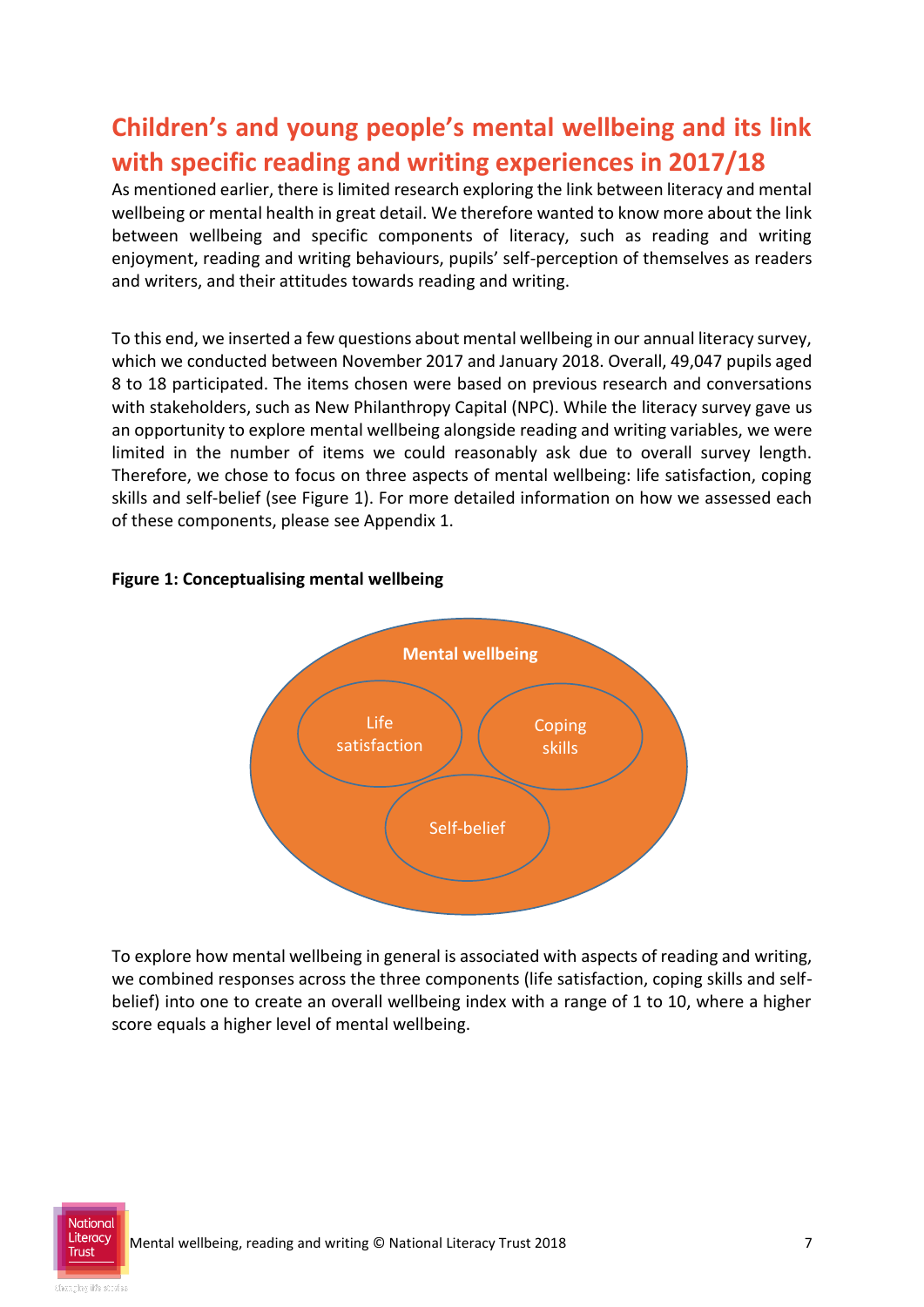#### **Children and young people's general mental wellbeing**

On average, children rated themselves towards the upper end of the index: 7.25 (SD = 1.70) out of 10. Overall, 1 in 10 pupils (9.5%,  $N = 4,315$ ) scored below the mid-point on this index, indicating that they have lower than average mental wellbeing.

Boys have, on average, higher mental wellbeing than girls (see Figure 2). Pupils aged 8 to 11 have, on average, higher mental wellbeing than their older peers, with those aged 16 to 18 having the lowest mental wellbeing scores across the board. These results corroborate findings from previous studies that found that, for example, emotional problems in girls increased between 2009 and 2014 while mental health problems for boys decreased over the same time period, and that rates of mental health problems rise steeply in mid to lateadolescence<sup>13</sup>.

There is no difference in our survey in terms of mental wellbeing and socioeconomic background, which we assessed using free school meal uptake as a proxy. While this is contrary to previous studies that show that those from disadvantaged backgrounds have a higher likelihood of experiencing poor mental health compared with their more privileged peers (e.g. Gutman, Joshi, Parsonage & Schoon, 2015<sup>14</sup>; BCS70 and MCS data, see page 22), this might be the result of our data being based on children's self-report of free school meal uptake. Additionally, this might be due to our conceptualisation of mental wellbeing as a combination of three broad components: life satisfaction, self-belief and coping skills, rather than other indicators of mental wellbeing or mental health.

Pupils from black ethnic backgrounds have higher mental wellbeing than pupils from Asian ethnic backgrounds who, in turn, have higher scores than pupils from white and mixed ethnic backgrounds.



#### **Figure 2: Mental wellbeing mean scores (out of 10) by gender, age group, free school meal uptake and ethnic background**

Range 1 to 10, with higher scores indicating higher mental wellbeing

In addition to looking at mental health by individual characteristics, differences by region were explored to see whether there are particular places in England where children and

<sup>14</sup> Gutman, L., Joshi, H., Parsonage, M. & Schoon, I. (2015). Children of the New Century: Mental health findings from the Millennium Cohort Study. Retrieved 21 September 2018 from https://www.centreformentalhealth.org.uk/Handlers/Download.ashx?IDMF=9faa732d-883b-42c1-b223-bb9de11a109c



1

<sup>&</sup>lt;sup>13</sup> Harrison-Evans, P., Hargrave, R. & Noble, J. (2015). That awkward age: Children, well-being and charities. London: New Philanthropy Capital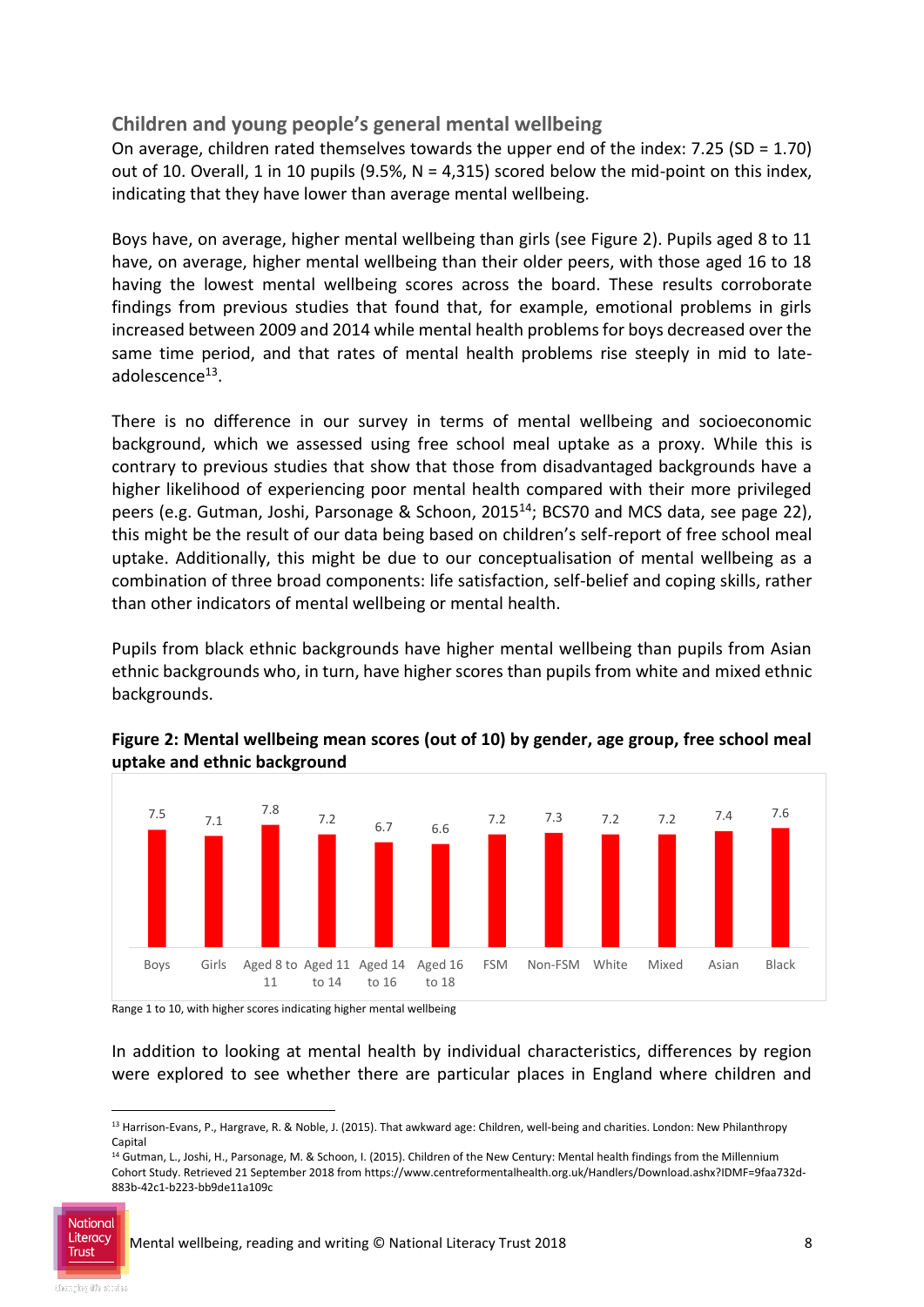young people struggle with mental wellbeing. Figure 3 presents the average mental wellbeing score by region in England and shows that children and young people in Greater London tend to score on average the highest in their mental wellbeing while children and young people in Yorkshire and Humber score the lowest. However, the regional differences are marginal and not statistically significant.



**Figure 3: Mental wellbeing mean scores (out of 10) by region in England** 

#### **Mental wellbeing, reading and writing**

Although quite a few studies exist that explore children and young people's subjective wellbeing, we are not aware of any studies that have looked at the link between how one feels about oneself and reading or writing. We therefore wanted to know how general mental wellbeing ratings are related to several reading and writing variables, such as enjoyment, frequency, self-rated perceptions of skill and attitudes.

#### **The relationship between reading and writing, and wellbeing**

Before exploring the relationships with reading and writing components in greater detail, we first wanted to know more about the relationship between our reading and writing variables and mental wellbeing. To this end, we first looked at the correlations between mental wellbeing and our reading and writing variables, which allow us to explore the strength and direction of the relationship between them.

As Table 1 shows, all the reading and writing variables are positively correlated with mental wellbeing. This indicates that the more children enjoy reading and writing, the more often they read and write, the better they see themselves as readers and writers, and the more positive attitudes they have, the higher their mental wellbeing score is. It should be noted, however, that the relationships overall are not very strong (correlations between 0 and 0.3 are conventionally described as weak).

The table also shows that reading and writing attitudes have the strongest relationship with mental wellbeing. On the other hand, while the relationship between reading and writing frequency and mental wellbeing is very weak, the relationship is stronger for reading frequency.

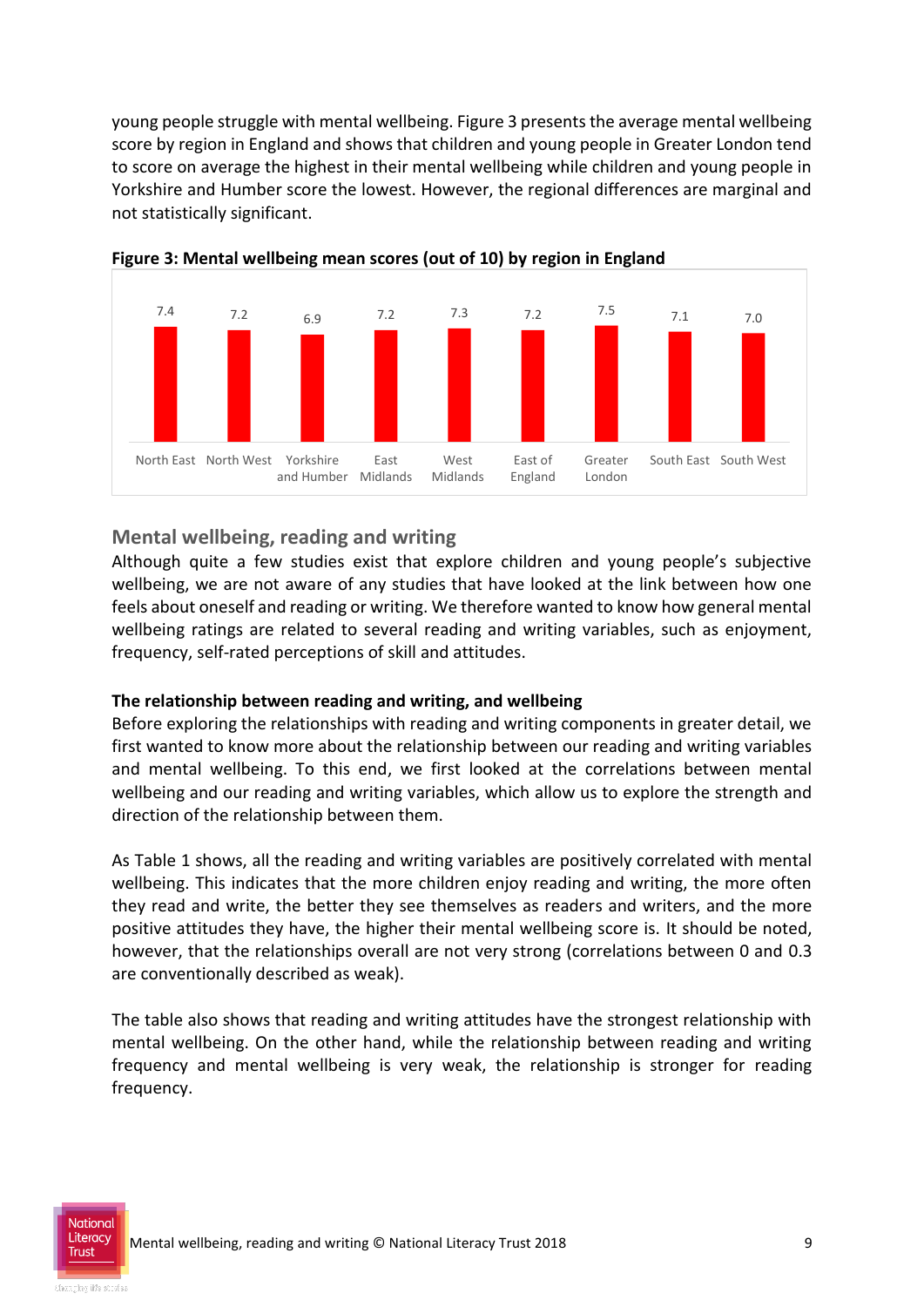|                         | Mental wellbeing |
|-------------------------|------------------|
| Reading enjoyment       | $.158**$         |
| Reading frequency       | $.146**$         |
| Reading self-perception | $.174**$         |
| Reading attitudes       | $.280**$         |
| Writing enjoyment       | $.180**$         |
| Writing frequency       | $.114***$        |
| Writing self-perception | $.224**$         |
| Writing attitudes       | $.275***$        |

**Table 1: Correlations between the reading and writing variables, and mental wellbeing**

We now know that each of the reading and writing variables are individually linked to mental wellbeing but what happens when we look at all of them at the same time? To this end, we conducted regression analysis, which allowed us to explore which variables really matter when the effects of other variables are simultaneously considered.

This analysis indicated that overall mental wellbeing and our reading and writing variables were weakly associated (.345), with the eight reading and writing variables accounting for only 11.9% of the mental wellbeing scores.

Figure 4 shows that reading attitudes were most strongly associated with mental wellbeing, followed by writing attitudes. Enjoyment of reading was a slightly better predictor of mental wellbeing than enjoyment of writing. However, in both cases, enjoyment doesn't predict mental wellbeing as well as attitudes do. Self-perceptions of reading and writing skills are also associated with mental wellbeing, but only weakly. Interestingly, while reading frequency was more strongly correlated with mental wellbeing in the correlational analysis, when all variables are considered together, it has no predictive power, while writing frequency is still a significant, albeit very weak, predictor.

Overall, the more positive children and young people feel about reading and, in particular, writing, and the more they enjoy reading and writing, the higher their scores on our mental wellbeing index.

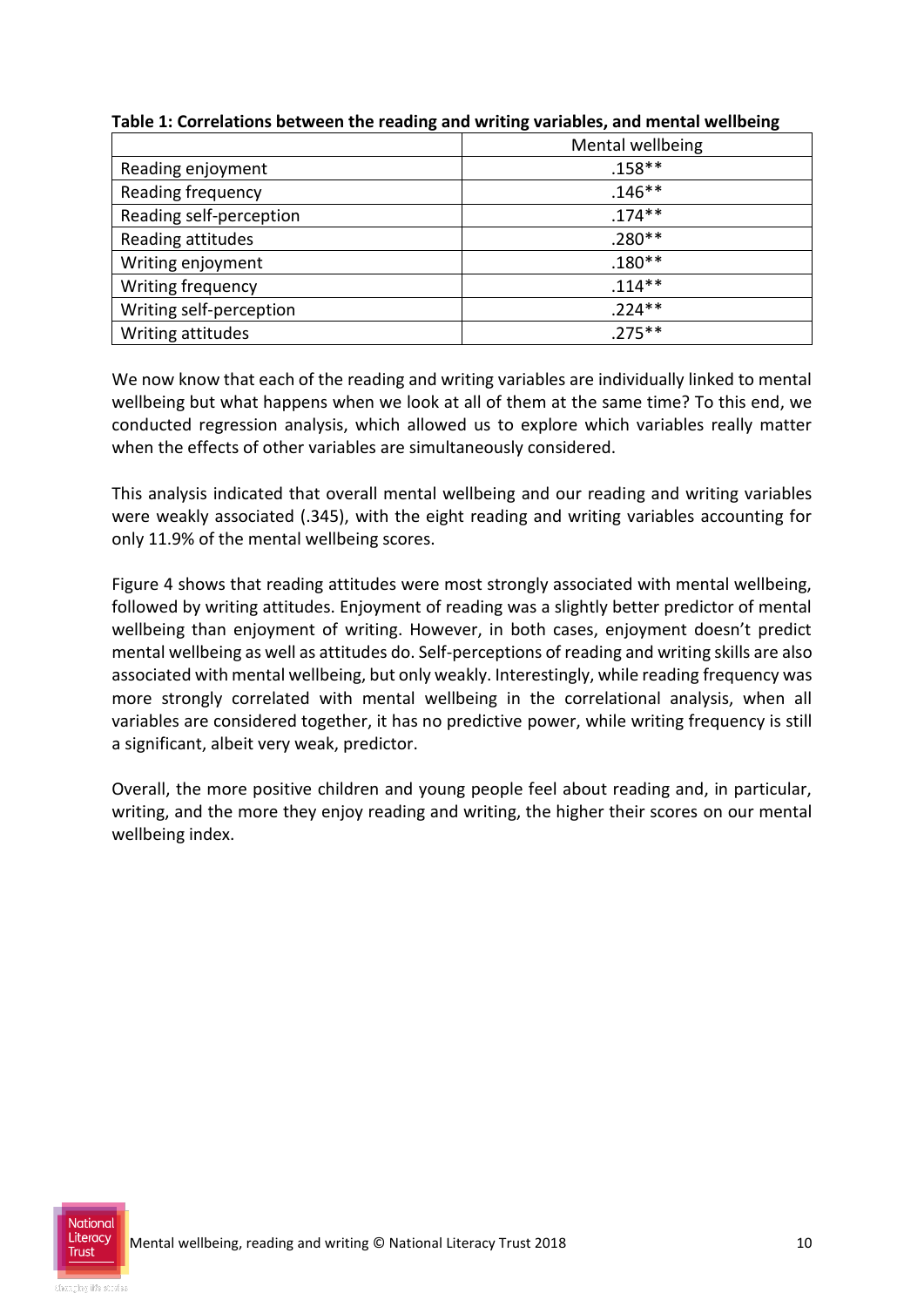

#### **Figure 4: What reading and writing components predict mental wellbeing?**

Indeed, this is borne out by Figure 5, which shows that children and young people who enjoy reading very much and who think positively about reading have, on average, higher mental wellbeing scores than their peers who don't enjoy reading at all and who hold negative attitudes towards reading. The relationship between reading skill perception and mental wellbeing is so weak that it is not considered for further analyses.

The same relationships hold true for writing: children and young people who enjoy writing very much and who think positively about writing have, on average, higher mental wellbeing scores than their peers who don't enjoy writing at all and who hold negative attitudes towards writing. In addition, children and young people who think that they are above-average writers have higher mental wellbeing than those who think that they are below average. While writing frequency was found to be a significant predictor of mental wellbeing, the relationship is so weak that it is not included in the following analyses.



#### **Figure 5: Average scores (on a scale of 1 to 10) on mental wellbeing index by enjoyment, academic self-perception and attitudes towards reading and writing**

Scale of 1 to 10, with higher scores indicating greater mental wellbeing

National **Trust** 

*Higher numbers indicate stronger relationships*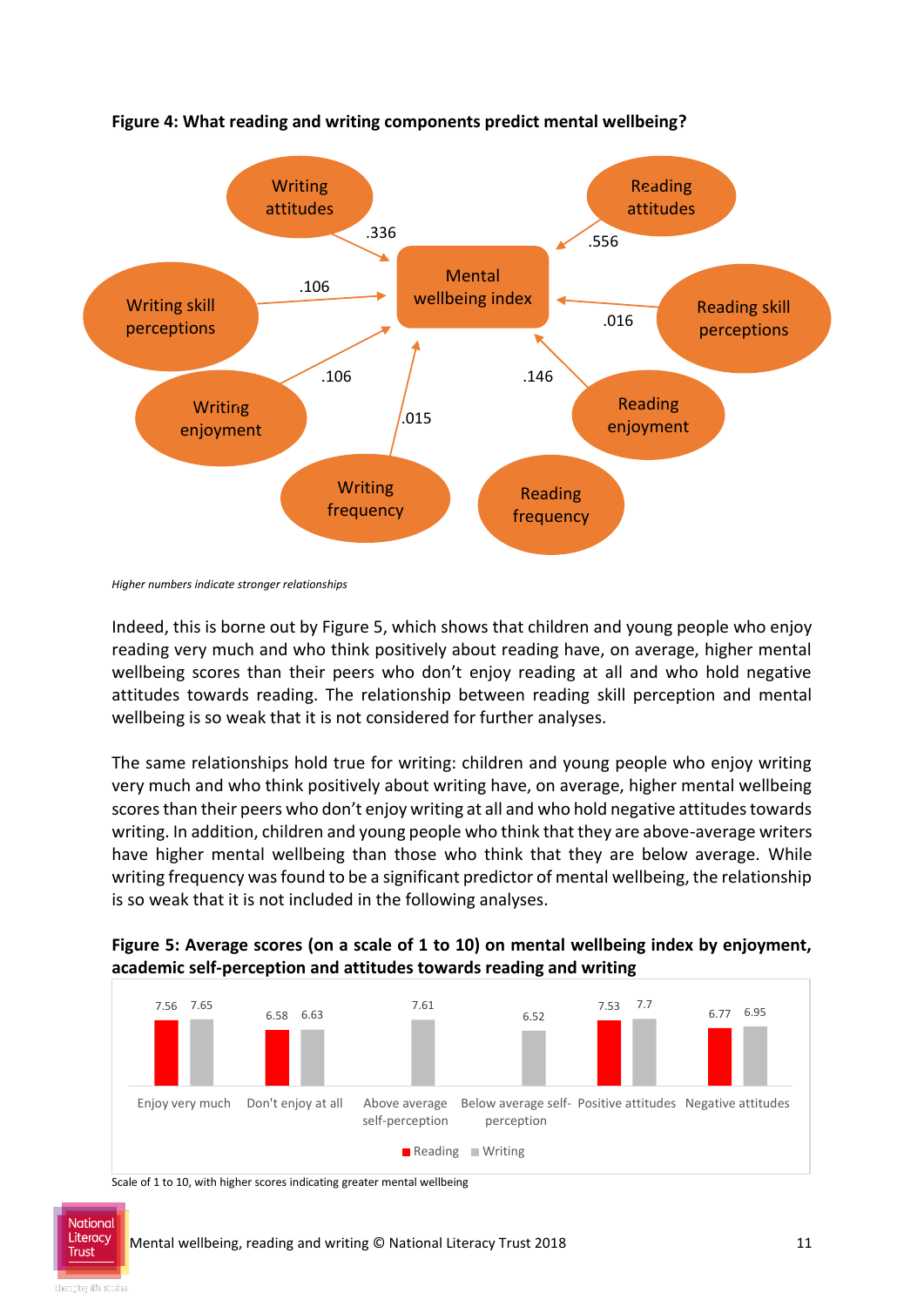Given the prominence of the link between attitudes and mental wellbeing, we also explored whether there were particular attitudinal components that were more strongly associated with mental wellbeing. Our reading attitudes could be subdivided into four components:

- Future orientation: contains two items that explore children and young people's view of the value of reading for their future in terms of their learning as well job opportunities
- Interest: contains three items that assess the extent to which children and young people feel able to find reading materials that align with their interests and motivations
- Perseverance: made up of one item that explores children and young people's commitment to reading even when they struggle
- Cultural relevance: contains one item that looks at the cultural norm around reading

Similarly, we subdivided our writing attitudinal statements into four components:

- Future orientation: contains three items that explore the extent to which children and young people value writing for their future in terms of their learning and job opportunities
- Interest: three items looked at the extent to which children and young people feel writing is something that inherently interests them
- Self-efficacy: contains three items that explore the extent to which children feel writing is something they are able to master
- Cultural relevance: one item that explores the cultural norm around writing

As can be seen in Figure 6, future orientation for writing was the attitudinal component that was most strongly related with mental wellbeing (.355), followed by writing self-efficacy and its reading equivalent, reading perseverance. While writing interest was significantly associated with mental wellbeing, this wasn't true for reading. Overall, both cultural relevance of reading and writing were significantly associated with mental wellbeing, but the link was generally weak for both. It is perhaps also of interest to note that while writing future orientations were most strongly related to mental wellbeing, the reading equivalent was much less so.

Overall, therefore, the more children and young people agree that writing has a role to play in their future, and the more they believe in their own ability to overcome problems they might encounter when writing and reading, the higher they score in terms of their mental wellbeing.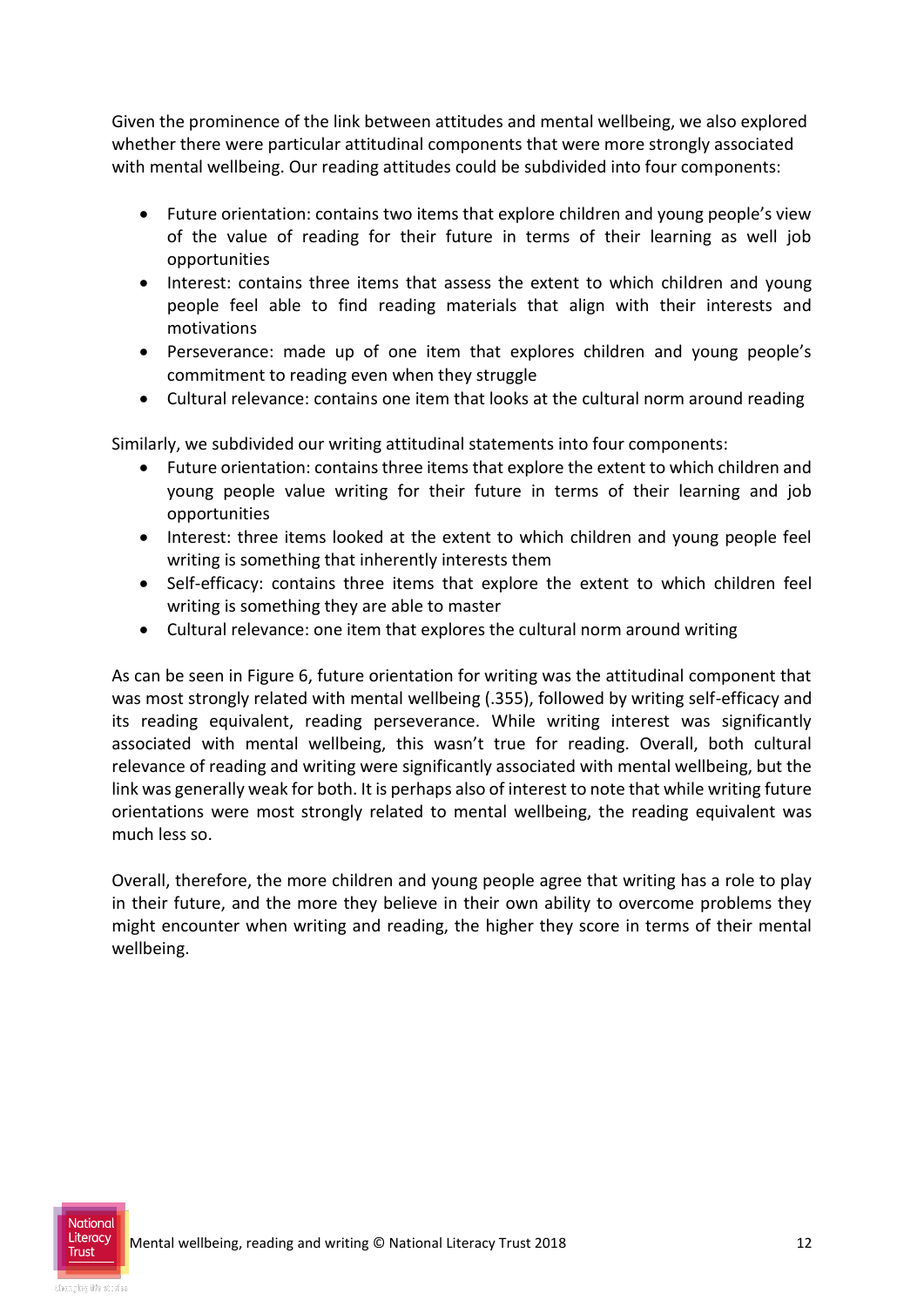

**Figure 6: A particular focus on what reading and writing attitudinal components predict mental wellbeing**

*Higher numbers indicate stronger relationships*

#### **Exploring mental wellbeing differences by literacy quartiles**

The previous section looked at all our variables of interest together to see how these predict a child or young person's mental wellbeing. However, we were also keen to explore how children and young people who are engaged with both reading and writing differ from those who are less engaged in terms of their mental wellbeing to give a more comprehensive picture of the relationships.

To this end, we constructed a variable that summed the responses across all of our reading and writing variables, with positive responses being allocated higher scores (for a total of 52 scores). We then divided the sample into four quartiles to explore how those with low literacy engagement (bottom quartile) fare in terms of their mental wellbeing compared with those with high literacy engagement (top quartile)<sup>15</sup>.

As shown in Figure 7, there is a steady increase in mean mental wellbeing scores as one progresses from one quartile to the next, from a mean score of 6.6 out of 10 for those who score in the bottom quartile (i.e. who have low literacy engagement) to 7.9 out of 10 for those who score in the top quartile (i.e. those with a high level of literacy engagement).

<sup>&</sup>lt;sup>15</sup> Quartiles look at the distribution of responses and divide those into four roughly equal parts. The first quartile (also called the lower quartile) is the number below which lies the bottom 25 percent of data. The second quartile (the median) divides the range in the middle and has 50 percent of the data below it. The third quartile (also called the upper quartile) has 75 percent of the data below it and the top 25 percent of the data above it. In our study, the quartile scores are divided into the following four groups: bottom = 0-29.75; lower middle = 29.76-35.60; upper middle = 35.61-40.58; top = 40.59-52.



1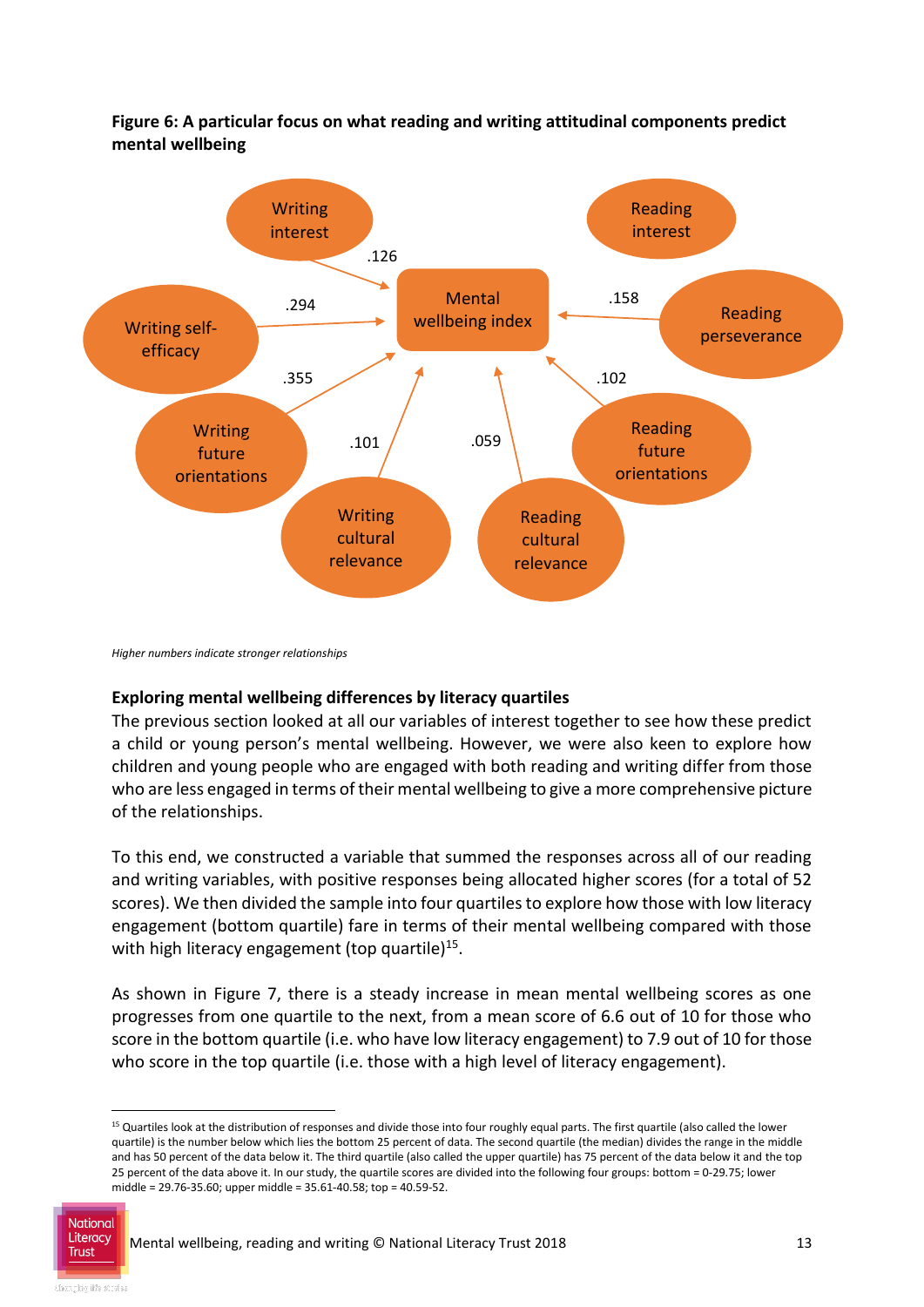

**Figure 7: Mean mental wellbeing scores by literacy quartiles**

Scale of 1 to 10, with higher scores indicating greater mental wellbeing

Table 2 cross-tabulates those who score in the bottom and top quartiles for literacy with those who score in the bottom and top quartiles for mental wellbeing. It shows that nearly 2 in 5 of those who have low literacy engagement also have low mental wellbeing, while only 1 in 10 of those who have low literacy engagement also have high mental wellbeing.

Conversely, 2 in 5 of those who have high literacy engagement also have high mental wellbeing. It also shows that children and young people who have high literacy engagement are more than twice less likely to have low mental wellbeing than their peers who have low levels of literacy engagement.

| Table 2: Cross-tabulation of bottom and top quartile literacy engagement scores with |  |  |  |  |
|--------------------------------------------------------------------------------------|--|--|--|--|
| bottom and top wellbeing quartile scores                                             |  |  |  |  |

|                                | Low wellbeing<br>(bottom quartile) | <b>High wellbeing</b><br>(top quartile) |
|--------------------------------|------------------------------------|-----------------------------------------|
| Low literacy (bottom quartile) | 37.4%                              | 11.8%                                   |
| High literacy (top quartile)   | 15.0%                              | 39.4%                                   |

#### **Comparing those who score in the bottom and top mental wellbeing quartiles**

While the figure that explores the relationship using means already highlights some interesting differences between those who engage in reading and writing and those who don't in terms of their overall mental wellbeing, we thought it would be interesting to explore those differences in relation to children and young people who score at the bottom ( $N =$ 10,675) and top quartile (N = 10,863) of our mental wellbeing index<sup>16</sup>; i.e. how those who have low mental wellbeing vs. those who have high mental wellbeing differ in terms of their literacy experiences.

As can be seen in Figure 8, there is a steady increase in literacy engagement scores as one progresses from one mental wellbeing quartile to the next, increasing from a mean score of 32.8 out of 52 for those who score in the bottom quartile (i.e. those who have low mental

<sup>-</sup><sup>16</sup> Quartile scores: bottom = 0-6.32; lower middle = 6.33-7.50; upper middle = 7.51-8.50; top = 8.51-10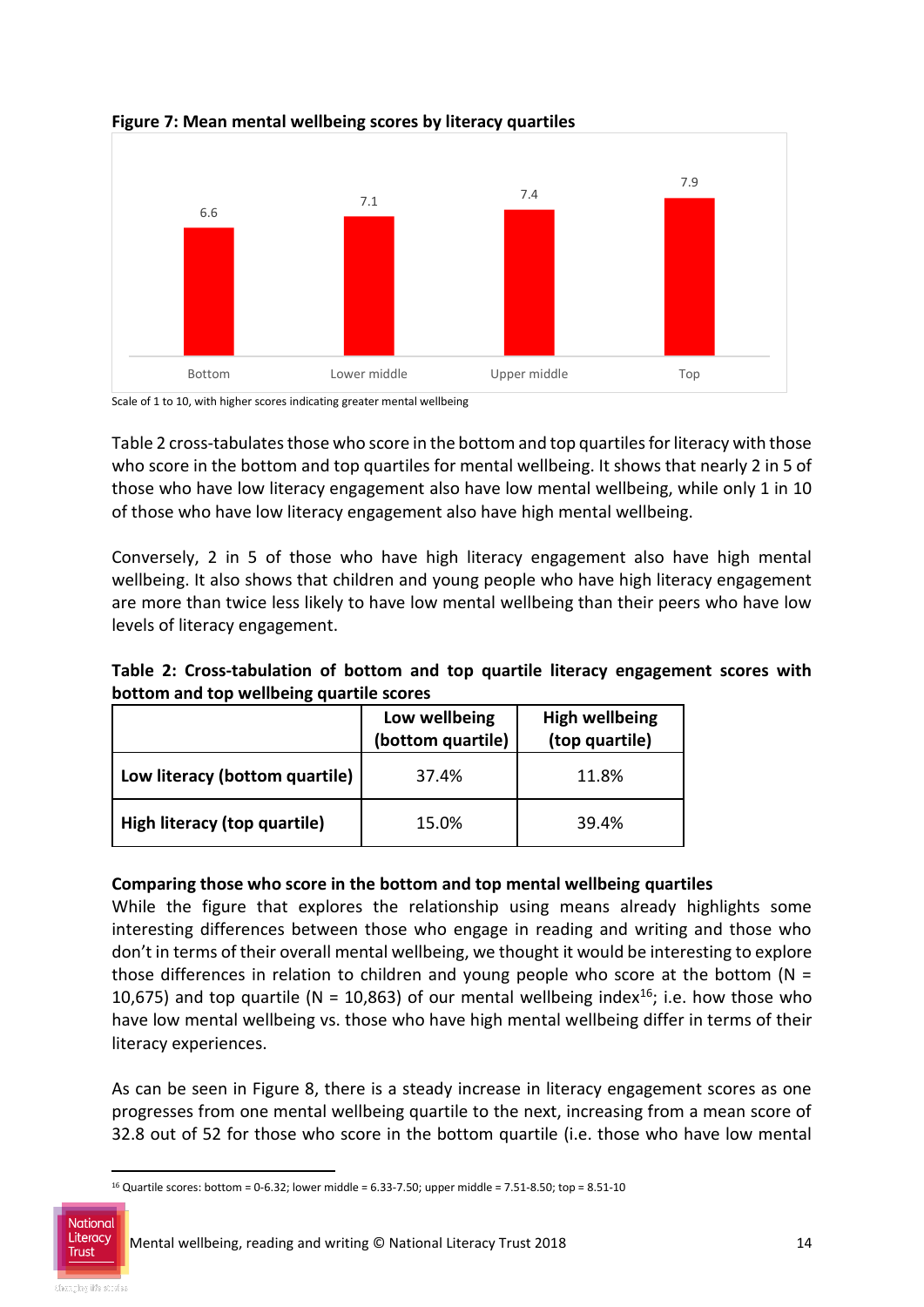wellbeing) to 38.2 out of 52 for those who score in the top quartile (i.e. those with high mental wellbeing).



**Figure 8: Mean literacy engagement scores by mental wellbeing quartiles**

Scale of 1 to 52, with higher scores indicating greater literacy engagement

Exploring the link with reading and writing enjoyment more specifically, Figure 9 shows that 2 in 3 children and young people with who have high mental wellbeing say that they enjoy reading either very much or quite a lot compared with 1 in 2 of those who have low mental wellbeing. This difference is somewhat bigger with respect to writing, where 3 in 5 of those who score high in mental wellbeing say that they enjoy writing compared with 2 in 5 of those who score low in mental wellbeing.



**Figure 9: Differences in reading and writing enjoyment between those who score in the bottom and top mental wellbeing quartile**

With respect to children and young people's self-perceptions of how good a reader or writer they are, nearly 2 in 3 of those who score high in mental wellbeing consider themselves to be above-average readers, compared with nearly 1 in 2 of those who have low mental wellbeing (see Figure 10). Conversely, those who have low mental wellbeing are three times more likely to say that they are below-average readers compared with those who have high mental wellbeing.

Similarly, nearly twice as many children and young people who have high mental wellbeing said that they are above-average writers compared with those who have low mental wellbeing. However, again, those who have low mental wellbeing are three times more likely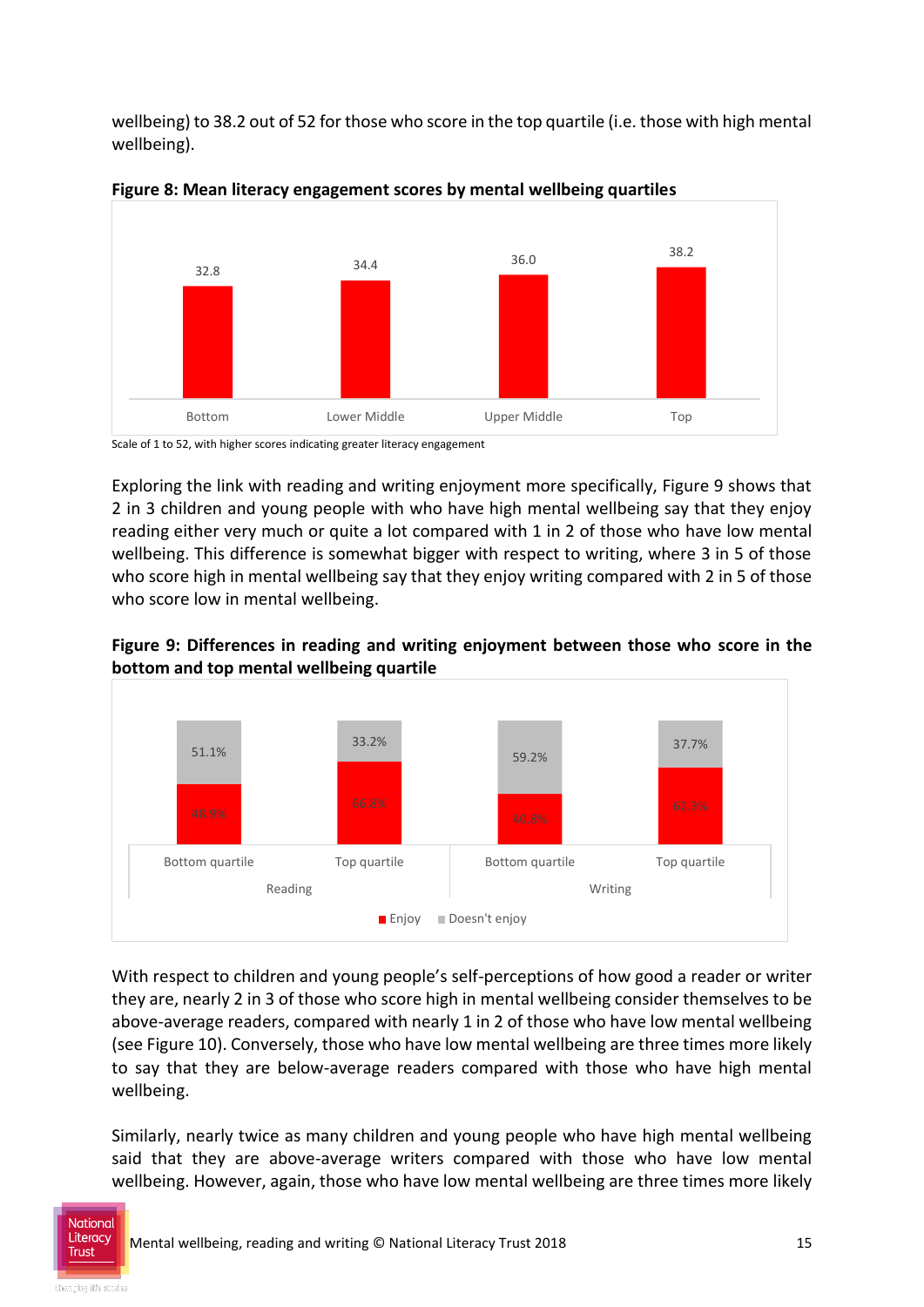to consider themselves to be below-average writers compared with their peers who have high mental wellbeing.





3 in 4 of those who have high mental wellbeing think positively about reading compared with 1 in 2 of those who have low mental wellbeing (see Figure 11). Although the overall percentages are lower, the difference between the groups is amplified when it comes to writing, where nearly twice as many children and young people who have high mental wellbeing think positively about writing compared with their peers who have low mental wellbeing.



**Figure 11: Differences in attitudes towards reading and writing between those who score in the bottom or top mental wellbeing quartiles**

National **Trust**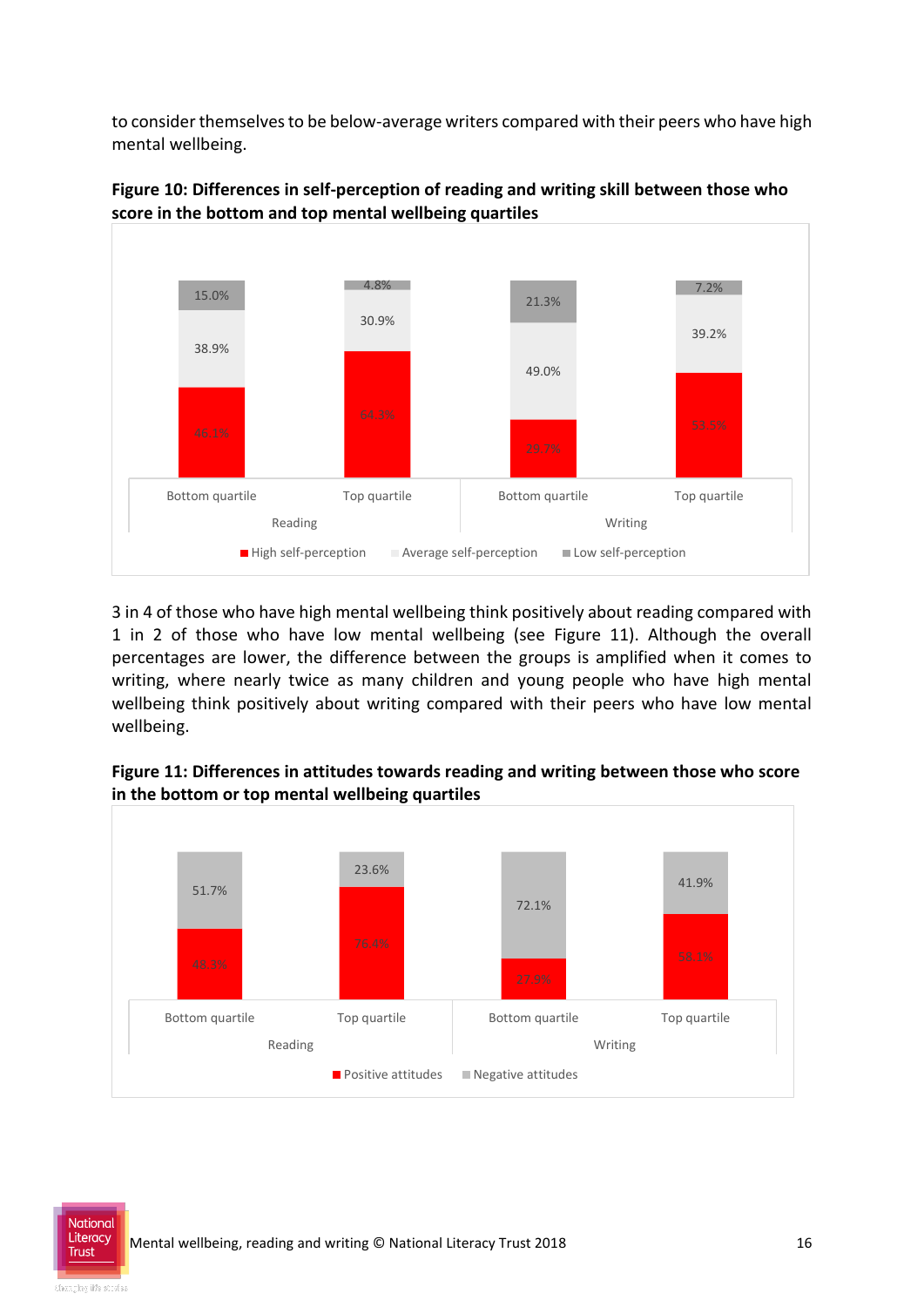Figures 12 and 13 provide a closer look at the different components of reading and writing attitudes by whether children and young people have high or low mental wellbeing. They show that more children who have high mental wellbeing agree with positive statements across all the components while those who have low mental wellbeing are more likely to agree with the negative statements. The difference is particularly large in some components. For example, nearly twice as many children and young people who have high mental wellbeing than those who have low mental wellbeing feel that reading is cool (see Figure 12).

The same trend is evident with writing attitudes and mental wellbeing. Children and young people who have high mental wellbeing have more positive attitudes towards writing overall than their lower-scoring peers (see Figure 13).

#### **Figure 12: Percentage agreement with reading attitude statements by those who score in the bottom or top mental wellbeing quartiles**



**Trust**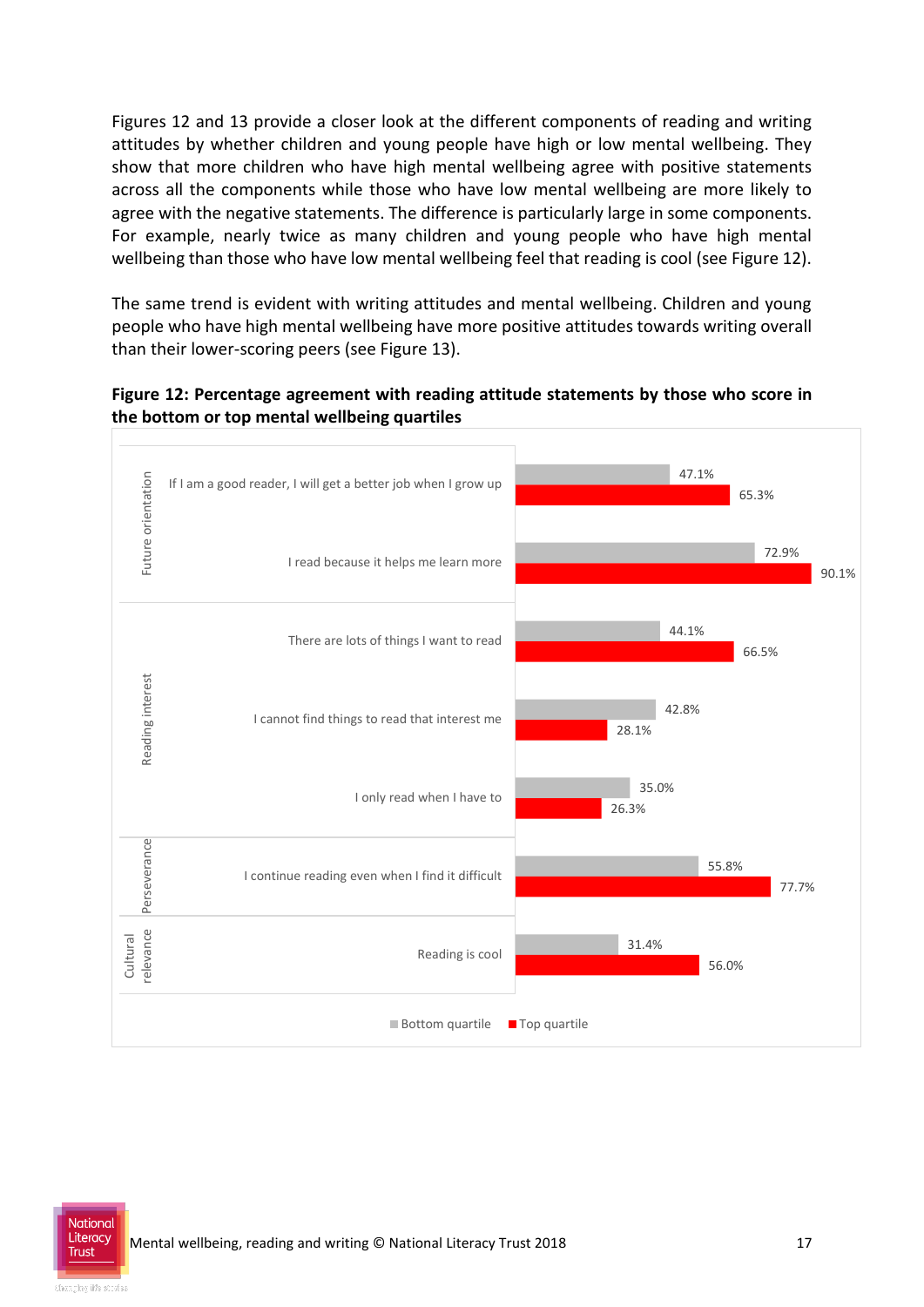

#### **Figure 13: Percentage agreement with writing attitude statements by those who score in the bottom or top mental wellbeing quartiles**

#### **Exploring the link between reading skill and mental wellbeing**

Previous research has shown that reading skill is linked to mental wellbeing, with children who struggle with reading having worse mental wellbeing outcomes<sup>17</sup>. We had reading skill data for 1,098 pupils aged 11 to 15, which allowed us to explore not only the link between mental wellbeing and reading skill but also how important reading skill is when other reading components are considered.

Schools measured reading skill using different assessments, and we therefore categorised pupils into three groups depending on whether or not they were reading at the level expected for their age: reading below expected level (13.2%), reading at expected level (75.5%) and reading above expected level (11.3%).

<sup>-</sup><sup>17</sup> Schoon, I., Parsons, S., Rush, R. & Law, J. (2010). Children's language ability and psychosocial development: a 29-year follow-up study. Pediatrics, 126(1). doi: 10.1542/peds.2009-3282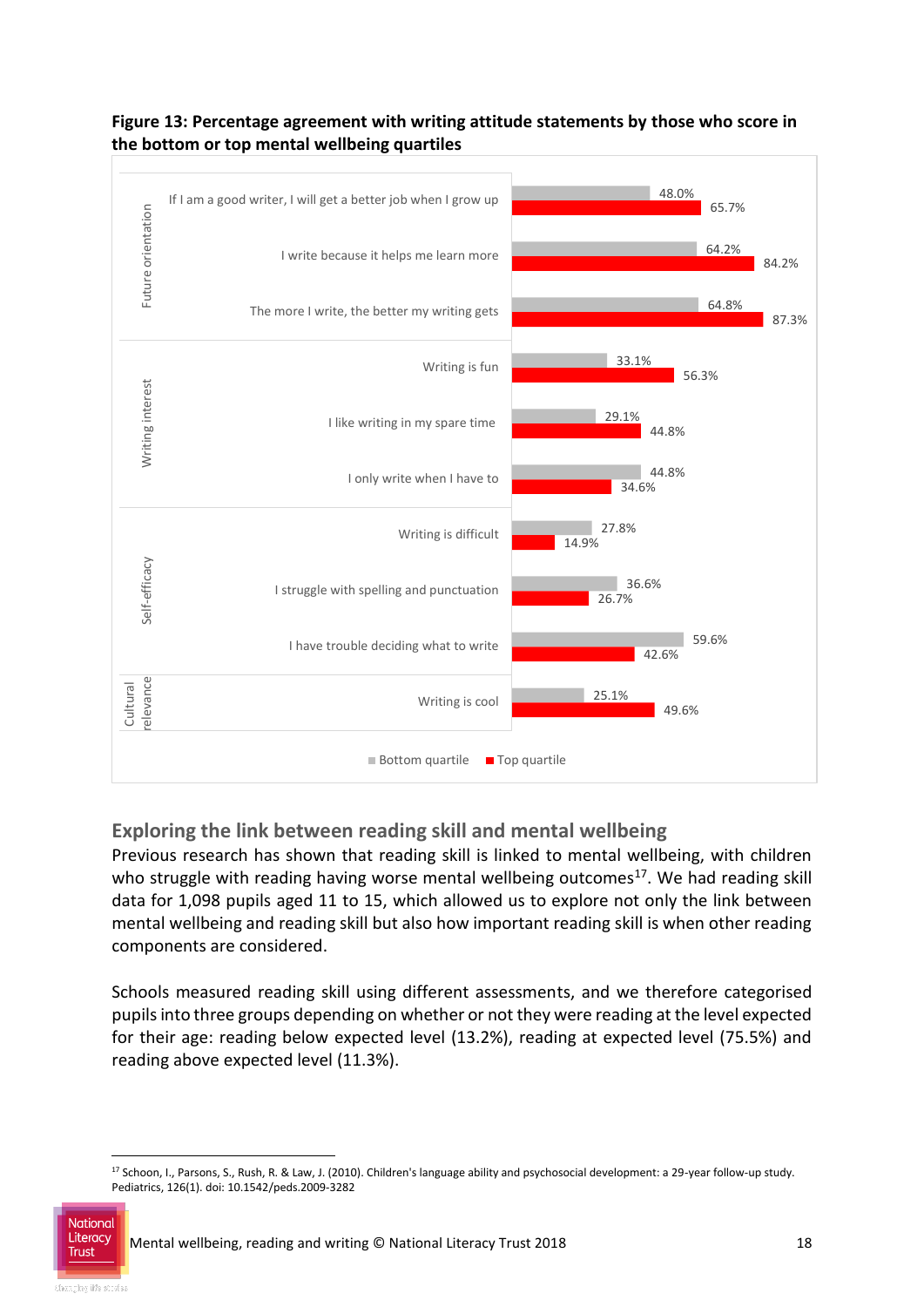As Figure 14 shows, children and young people who read at or above the level expected for their age have higher mental wellbeing scores, on average, than their peers whose reading skills are below expected levels.





Scale of 1 to 10, with higher scores indicating greater mental wellbeing

Focusing on the mental wellbeing quartiles also shows a relationship between reading skills and mental wellbeing. Table 3 looks at the percentage of children who have a reading level that is below and above the level expected for their age and many, in turn, score at the bottom or top quartile of our mental wellbeing index.

It shows that nearly three times as many children and young people whose reading skill is below their expected level score in the bottom wellbeing quartile than score in the top quartile. Conversely, for those whose reading skills are above their expected level, over twice as many children score in the top quartile than in the bottom quartile for wellbeing.

| <b>Reading levels</b> | Children in the top quartile for<br>mental wellbeing | Children in the bottom<br>quartile for mental wellbeing |
|-----------------------|------------------------------------------------------|---------------------------------------------------------|
| Below expected level  | 13.1%                                                | 35.2%                                                   |
| Above expected level  | 40.3%                                                | 17.7%                                                   |

**Table 3: Reading levels by wellbeing quartiles**

#### **Exploring the link between skill and mental health over time**

The previous section has shown that there is a link between reading skill and mental wellbeing. This ties in with previous studies that have used data from the 1970 British Cohort Study (BCS70), which also indicate that there is a relationship between early verbal scores and later mental health and broader social outcomes (e.g. Schoon, Parsons, Rush & Law, 2010<sup>18</sup>).

Contextual changes over the last 30 years, such as the expansion of the higher education market and increasing pressures on young people to do well at school, might have implications for the life course effects of low levels of literacy in the childhood years. In collaboration with **Professor Yvonne Kelly** and her team from University College London, we

-

<sup>&</sup>lt;sup>18</sup> Schoon, I., Parsons, S., Rush, R. & Law, J. (2010). Children's language ability and psychosocial development: a 29-year follow-up study. Pediatrics, 126(1). doi: 10.1542/peds.2009-3282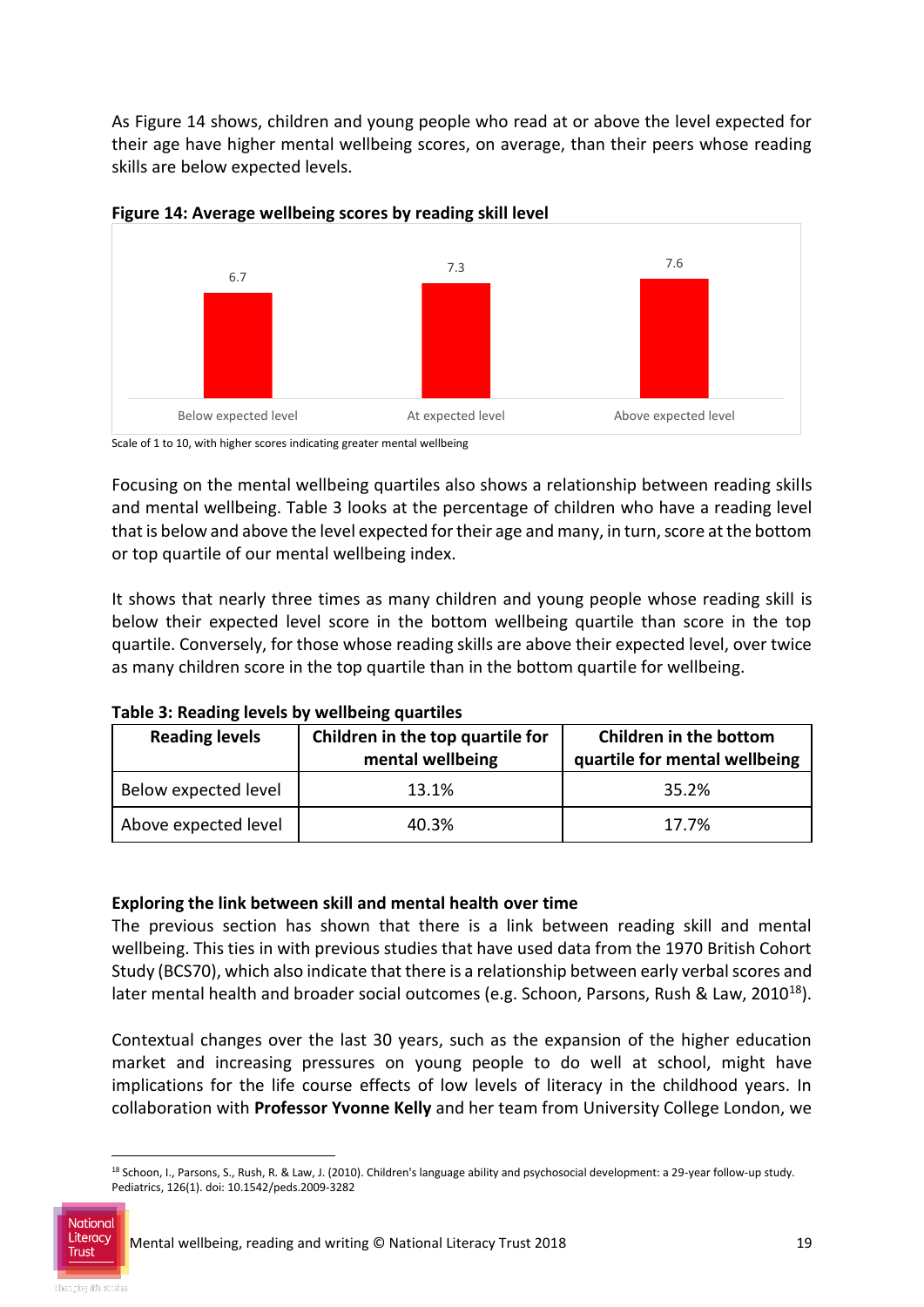set out to test this idea in two cohorts of young people born approximately 30 years apart: the 1970 British Cohort Study and the Millennium Cohort Study (MCS).

Using markers of verbal ability that were collected at ages 5 and 16 in the BCS70 and at ages 5 and 14 in the MCS, we explored whether these are differently linked with markers of mental health during adolescence across the two datasets. The markers considered here were those that were equivalent (sometimes roughly) across the studies. In the BCS70 these were assessed at age 16 and in the MCS at age 14: socioemotional difficulties, psychological distress, binge drinking, smoking and illicit drug use.

Using the bottom quartile of the distribution as an indicator of 'low' ability, our analyses showed that there is an enduring relationship between verbal scores and mental health over time, with those who scored in the bottom quartile of verbal ability, i.e. those who have 'low' verbal ability also having negative mental health outcomes in adolescence (see Appendix 2 for graphs illustrating this).

However, we couldn't find any strong evidence to support different associations for the young people of today compared with those born 30 years earlier. We also found that there appeared to be no added disadvantage for those from disadvantaged backgrounds in that young people from disadvantaged families have higher likelihood of poor mental health, and those with low verbal scores are, on average, at increased risk of poor mental health but there appeared to be no multiplicative effect.

We also performed sensitivity analyses in which we used a more stringent indicator of 'low' verbal skills i.e. the bottom decile of the distribution. There were no substantive differences in the findings.

#### **What happens to the link between reading skill and mental wellbeing when other reading components are also considered?**

We also wanted to know how reading skill predicts mental wellbeing when other reading variables are considered<sup>19</sup>. As Figure 15 shows, when all the reading variables are considered simultaneously, reading skill is not found to be significant predictor of mental wellbeing. This highlights that enjoyment and attitudes are more important for mental wellbeing, which, in turn, might suggest that focusing on improving positive attitudes and enjoyment of reading might be particularly beneficial in the classroom.

-

<sup>&</sup>lt;sup>19</sup> We only focused on reading variables in this analysis because writing skill data were not available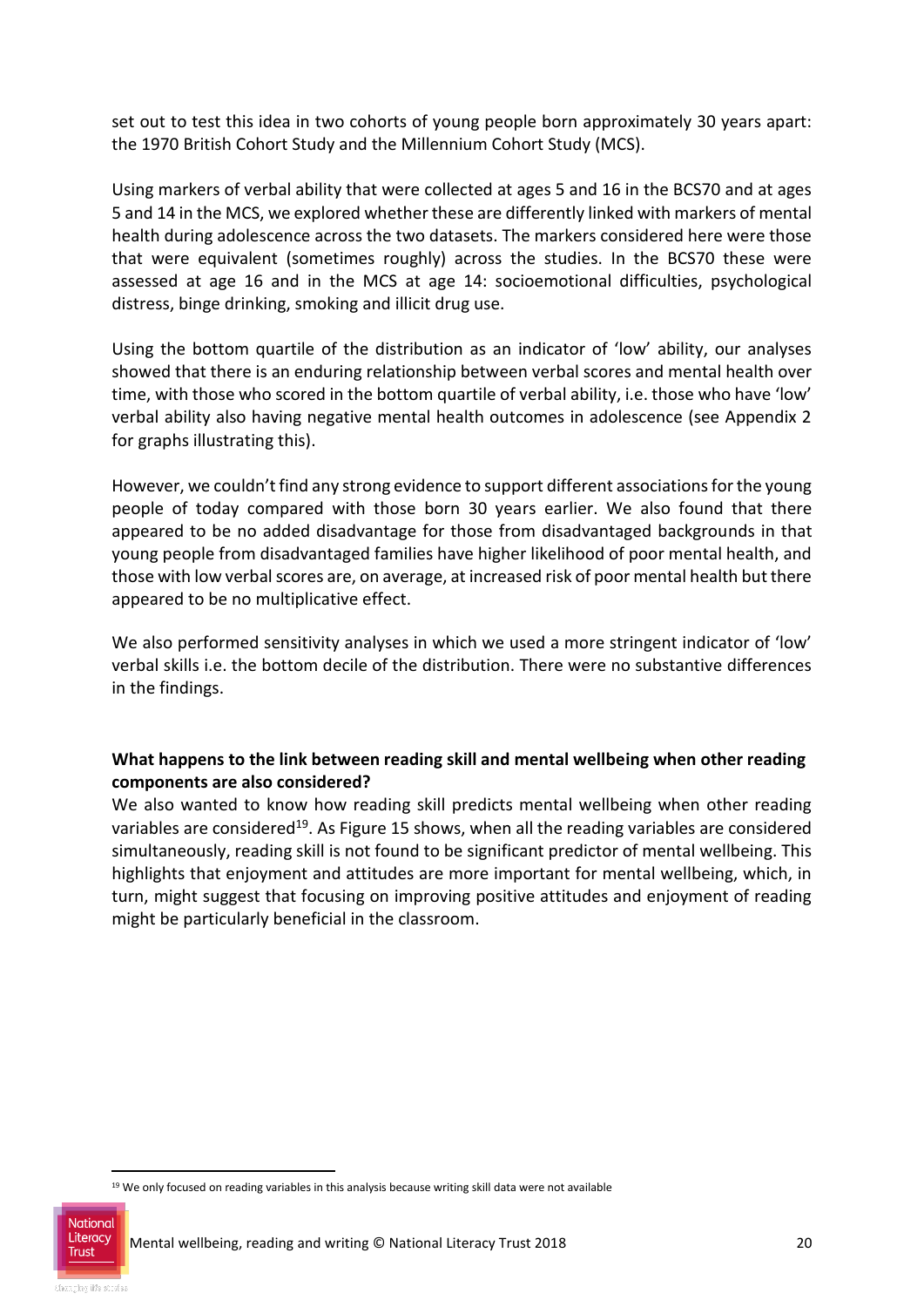

#### **Figure 15: What reading components predict mental wellbeing?**

*Higher numbers indicate stronger relationships*

## **Sociodemographic differences, mental wellbeing, reading and writing**

Previous research has established that there are sociodemographic differences in both reading and writing. For example, we know that girls and children aged 8 to 11 enjoy reading and writing more and read and write more often outside class than boys or those aged 14 and older. As we said earlier, there are also differences in mental wellbeing based on sociodemographic background.

Given the sociodemographic differences for reading and writing, as well as wellbeing, we also wanted to know how each of these relationships with mental wellbeing differ by pupils' gender, age group, free school meal (FSM) background, ethnic background and region in England.

We found that the only sociodemographic variable that was systematically associated with wellbeing and enjoyment, frequency, skill and attitudes is age group (see Table 4). More specifically, there are statistically significant age differences between mental wellbeing scores and all our reading variables and two writing variables, namely writing enjoyment and writing attitudes.

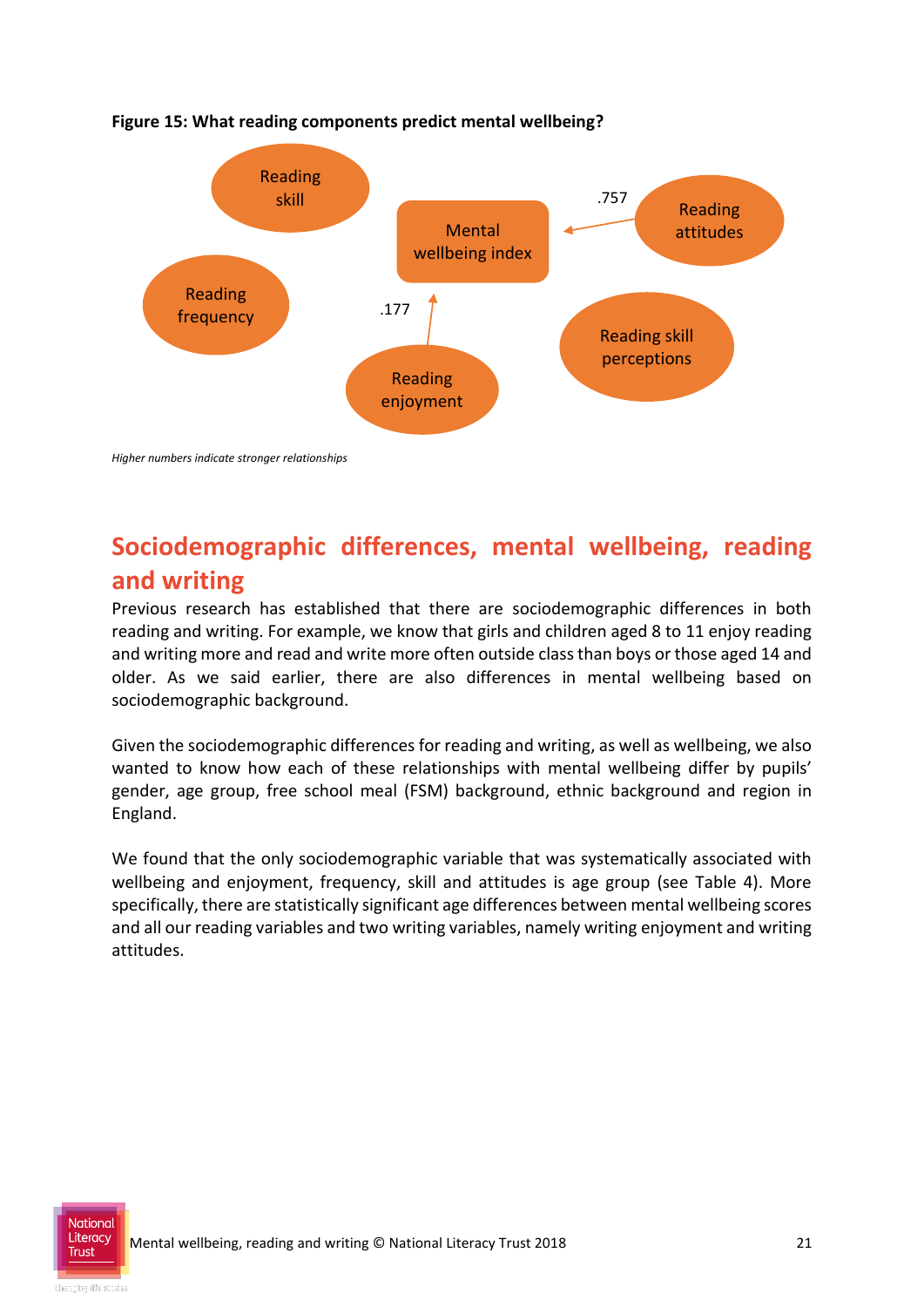|                 | Reading | Writing |
|-----------------|---------|---------|
| Enjoyment       |         |         |
| Gender          |         |         |
| Age             |         |         |
| <b>FSM</b>      |         |         |
| Ethnicity       |         |         |
| Region          |         |         |
| Daily (not sig) |         |         |
| Gender          |         |         |
| Age             |         |         |
| <b>FSM</b>      |         |         |
| Ethnicity       |         |         |
| Region          |         |         |
| Self-perception |         |         |
| Gender          |         |         |
| Age             |         |         |
| <b>FSM</b>      |         |         |
| Ethnicity       |         |         |
| Region          |         |         |
| Attitudes       |         |         |
| Gender          |         |         |
| Age             |         |         |
| <b>FSM</b>      |         |         |
| Ethnicity       |         |         |
| Region          |         |         |

**Table 4: Whether the relationship between mental wellbeing score and reading and writing variables varies significantly by sociodemographic background variables** 

Green – statistically significant interaction  $\omega$  p = .001; grey – not statistically significant

The analyses of the relationship between reading and writing, and mental wellbeing by age showed that enjoying reading and writing, reading daily, having a high perception of one's reading skill and positive attitudes towards reading and writing are particularly beneficial for younger children in terms of mental wellbeing, with the difference in mental wellbeing scores diminishing as they get older. The mean mental wellbeing scores by reading and writing attitudes for age are presented in Table A3.1 in Appendix 3.

While there was no systematic relationship with gender, free school meal uptake, ethnicity or region in England, Tables A3.2 and A3.3 in Appendix 3 outline the mean mental wellbeing scores by enjoyment, frequency, perceived skill and attitudes for all the sociodemographic variables.

### **Exploring the subcomponents of mental wellbeing**

So far, we have explored how a child or young person's overall mental wellbeing is related to reading and writing. We will now look at how the three different mental wellbeing components – life satisfaction, coping skills and self-belief – that made up our index are related to literacy.

As Table 5 shows, the reading and writing variables were associated with our three components of wellbeing in similar ways. It's interesting that the strongest associations were found with respect to life satisfaction, while the reading and writing variables were only weakly related to self-belief. Overall, the eight reading and writing components predicted more of the variance in life satisfaction scores than they explained either coping skills or selfbelief. However, across the board those percentages were very low.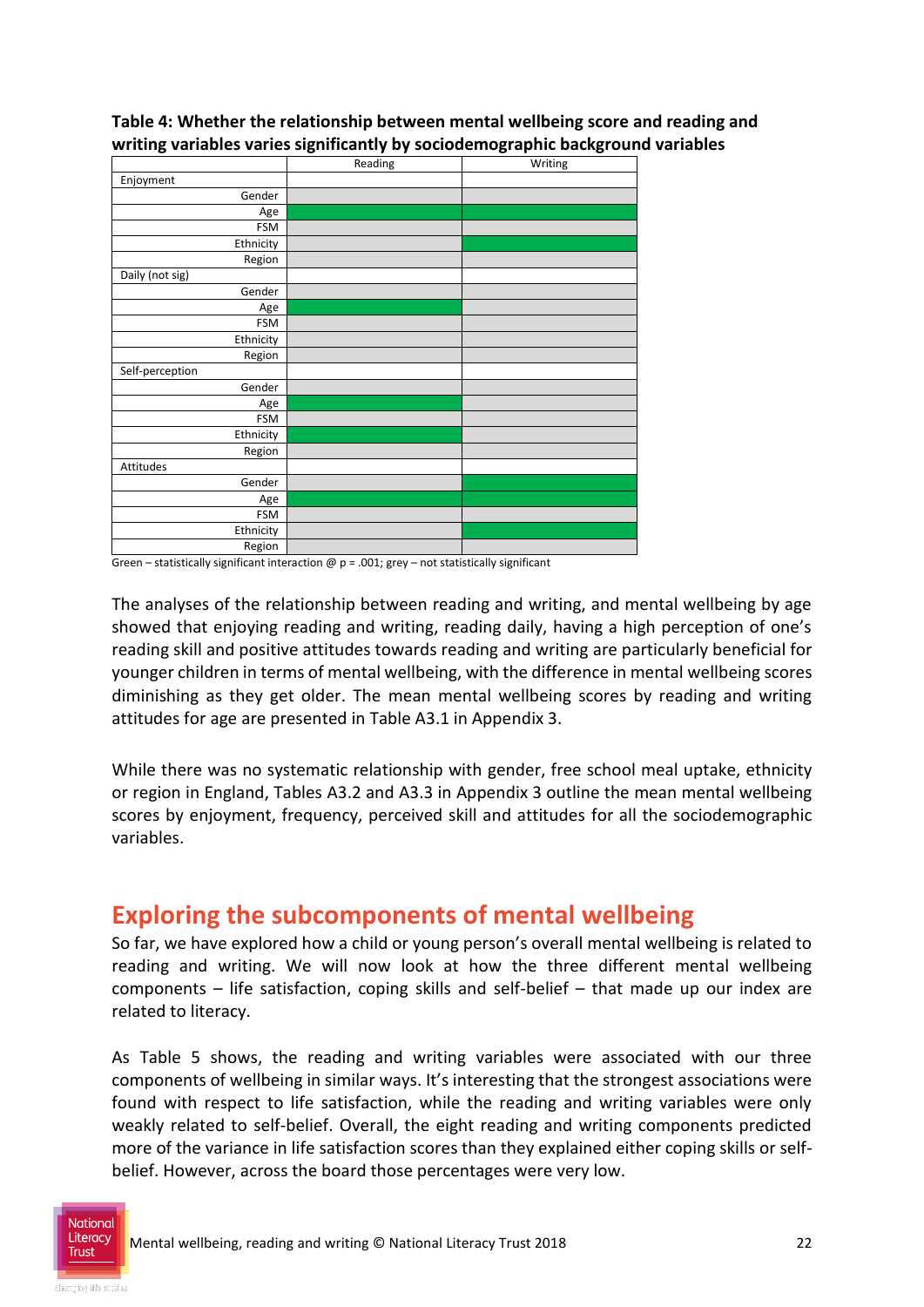|                        | Life satisfaction | Coping skills            | Self-belief |
|------------------------|-------------------|--------------------------|-------------|
| Reading enjoyment      | .161              | .080                     | .063        |
| Reading frequency      | .029              | $\overline{\phantom{0}}$ | .013        |
| Reader self-perception | .033              | .010                     | .010        |
| Reading attitudes      | .593              | .308                     | .279        |
| Writing enjoyment      | .112              | .056                     | .034        |
| Writing frequency      | .040              | $\overline{\phantom{a}}$ |             |
| Writer self-perception | .159              | .042                     | .026        |
| Writing attitudes      | .352              | .192                     | .156        |
|                        |                   |                          |             |
| Variance explained     | 8.5%              | 7.2%                     | 5.5%        |

|  | Table 5: Reading and writing predictors of life satisfaction, coping skills and self-belief |  |
|--|---------------------------------------------------------------------------------------------|--|
|--|---------------------------------------------------------------------------------------------|--|

*Higher numbers indicate stronger relationships*

Generally, responses to each of the three components follow a similar dynamic, with children and young people who enjoy reading very much, who read daily, who think of themselves as very good readers and who hold positive reading attitudes reporting higher life satisfaction, better coping skills and higher self-belief than their peers who don't enjoy reading at all, who never or rarely read, who think of themselves as below-average readers and who hold negative attitudes towards reading. The same holds true for writing.

The relationship between the subcomponents and wellbeing is also evident if we compare those with high and low levels of mental wellbeing in their reading and writing. As attitudes towards reading and writing are most strongly linked to mental wellbeing, Table 6 presents reading and writing attitudes by bottom and top mental wellbeing quartiles for the subcomponents. It shows that children who score at the bottom of the quartile in the subcomponents are as likely to have positive and negative attitudes towards writing. However, considerably more children and young people who score at the top of the quartiles have positive attitudes towards reading. For example, three times as many children and young people in the top quartile for coping skills have positive attitudes towards reading compared with those at the bottom.

|                      |               | <b>Reading</b>               |                              | <b>Writing</b>               |                              |  |
|----------------------|---------------|------------------------------|------------------------------|------------------------------|------------------------------|--|
|                      |               | <b>Positive</b><br>attitudes | <b>Negative</b><br>attitudes | <b>Positive</b><br>attitudes | <b>Negative</b><br>attitudes |  |
| Life<br>satisfaction | <b>Bottom</b> | 49.0%                        | 51.0%                        | 29.1%                        | 70.9%                        |  |
|                      | Top           | 72.4%                        | 27.6%                        | 53.9%                        | 46.1%                        |  |
| <b>Coping skills</b> | <b>Bottom</b> | 51.7%                        | 48.3%                        | 31.0%                        | 69.0%                        |  |
|                      | Top           | 75.2%                        | 24.8%                        | 56.9%                        | 43.1%                        |  |
| Self-belief          | <b>Bottom</b> | 52.7%                        | 47.3%                        | 29.9%                        | 70.1%                        |  |
|                      | Top           | 73.5%                        | 26.5%                        | 54.9%                        | 45.1%                        |  |

**Table 6: Reading and writing attitudes by bottom and top mental wellbeing quartiles**

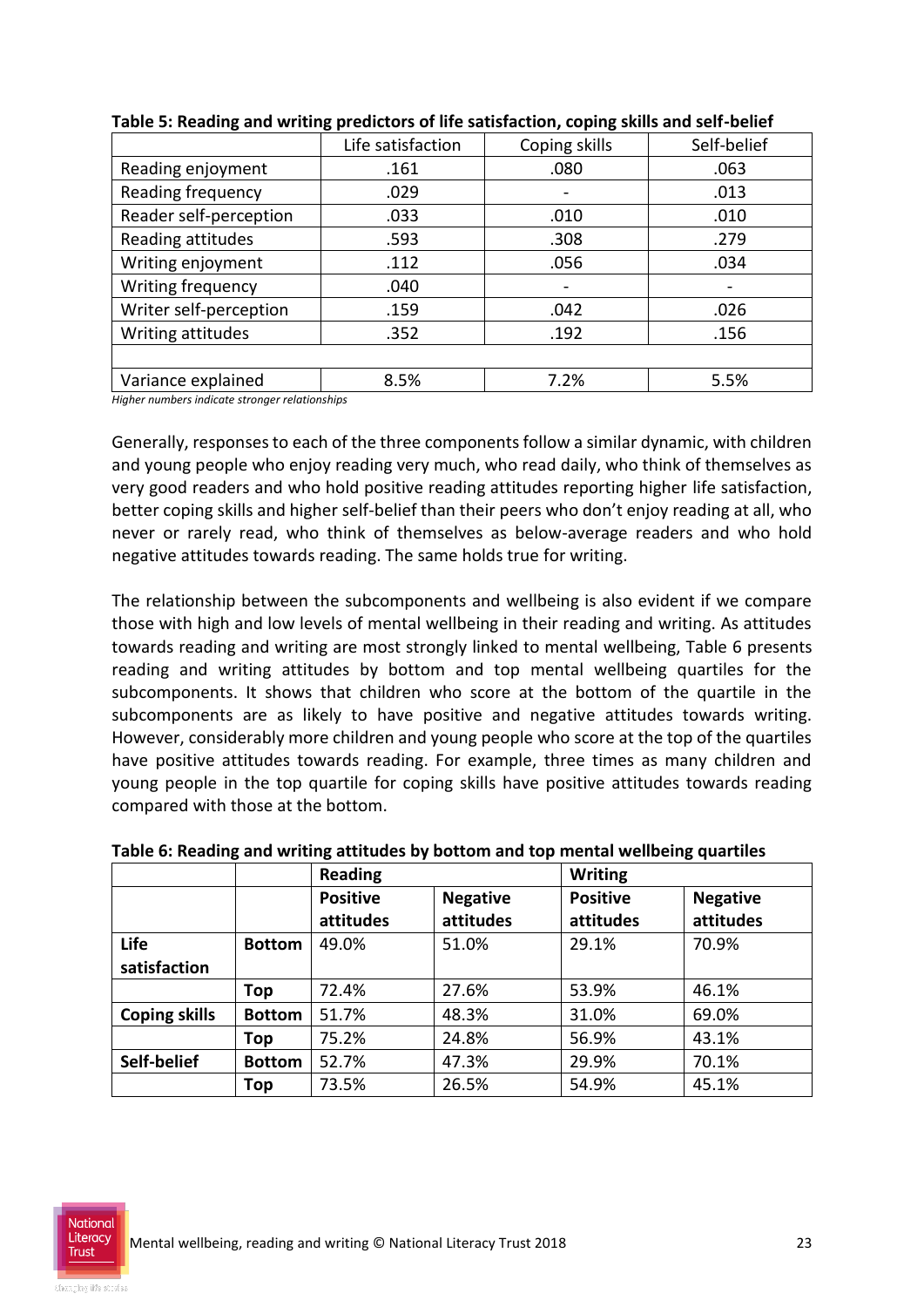**Table 7: Reading and writing enjoyment by bottom and top mental wellbeing subcomponent quartiles**

|                      |               | <b>Reading</b> |             | <b>Writing</b> |             |
|----------------------|---------------|----------------|-------------|----------------|-------------|
|                      |               | Enjoy          | Don't enjoy | Enjoy          | Don't enjoy |
| Life                 | <b>Bottom</b> | 48.1%          | 51.9%       | 40.8%          | 59.2%       |
| satisfaction         |               |                |             |                |             |
|                      | Top           | 64.1%          | 35.9%       | 60.2%          | 39.8%       |
| <b>Coping skills</b> | <b>Bottom</b> | 50.8%          | 49.2%       | 42.8%          | 57.2%       |
|                      | Top           | 66.1%          | 33.9%       | 61.1%          | 38.9%       |
| Self-belief          | <b>Bottom</b> | 51.9%          | 48.1%       | 43.0%          | 57.0%       |
|                      | Top           | 63.9%          | 36.1%       | 59.9%          | 40.1%       |

#### **Table 8: Reading and writing self-perceptions by bottom and top mental wellbeing quartiles**

|                      |               | <b>Reading</b> |            | <b>Writing</b> |            |
|----------------------|---------------|----------------|------------|----------------|------------|
|                      |               | High self-     | Low self-  | High self-     | Low self-  |
|                      |               | perception     | perception | perception     | perception |
| Life                 | <b>Bottom</b> | 43.8%          | 16.2%      | 29.2%          | 22.9%      |
| satisfaction         |               |                |            |                |            |
|                      | Top           | 62.6%          | 6.7%       | 53.4%          | 8.8%       |
| <b>Coping skills</b> | <b>Bottom</b> | 47.6%          | 13.6%      | 31.7%          | 20.5%      |
|                      | Top           | 64.6%          | 5.8%       | 53.0%          | 8.4%       |
| Self-belief          | <b>Bottom</b> | 50.3%          | 11.7%      | 33.1%          | 17.4%      |
|                      | Top           | 59.6%          | 7.1%       | 49.3%          | 11.2%      |

#### **Table 9: Reading and writing frequency by bottom and top mental wellbeing quartiles**

|                      |               | <b>Reading</b> |           | <b>Writing</b> |           |
|----------------------|---------------|----------------|-----------|----------------|-----------|
|                      |               | <b>Daily</b>   | Not daily | <b>Daily</b>   | Not daily |
| Life                 | <b>Bottom</b> | 26.4%          | 73.6%     | 17.3%          | 82.7%     |
| satisfaction         |               |                |           |                |           |
|                      | Top           | 35.6%          | 64.4%     | 23.3%          | 76.7%     |
| <b>Coping skills</b> | <b>Bottom</b> | 27.7%          | 72.3%     | 16.2%          | 83.8%     |
|                      | Top           | 37.5%          | 62.5%     | 24.1%          | 75.9%     |
| Self-belief          | <b>Bottom</b> | 28.5%          | 71.5%     | 15.6%          | 84.4%     |
|                      | Top           | 35.7%          | 64.3%     | 23.2%          | 76.8%     |

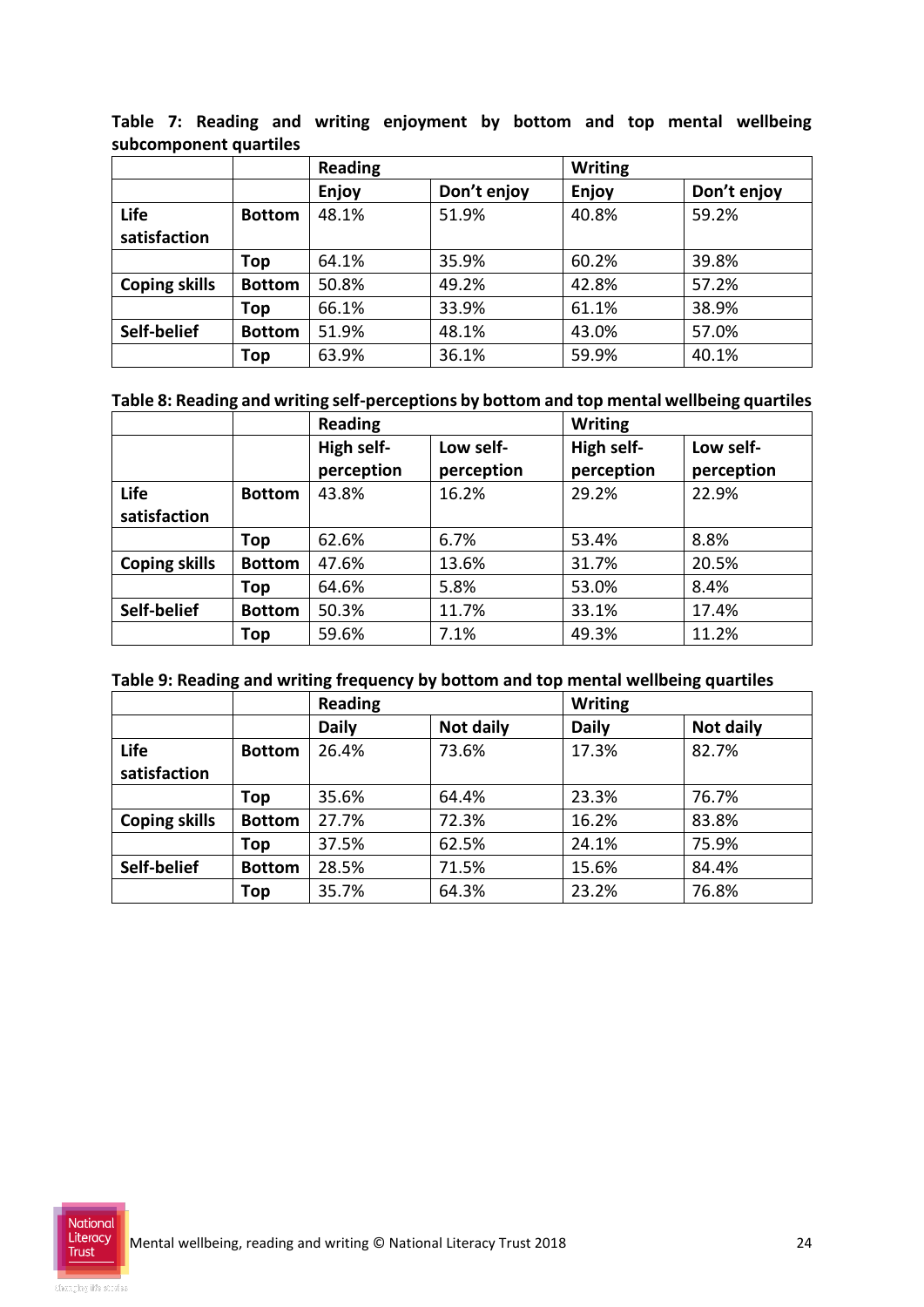### **Summary**

Overall, this report shows that there is a link between mental wellbeing and reading and writing enjoyment and attitudes; however, it is perhaps not as strong as could be expected.

The analysis of mental wellbeing and verbal scores in the 1970 and Millennium cohort studies shows that those with lower verbal ability have worse mental wellbeing outcomes, a finding that is borne out in our annual literacy data, which showed that children who read below the level expected of their age have lower mental wellbeing scores than their peers who read above expected levels. However, our study also showed that once other variables, such as enjoyment, attitudes and behaviours are taken into account, only reading and enjoyment and attitudes have a relationship with mental wellbeing, while reading skill is not a significant predictor.

Overall, across all of our analyses, reading and writing attitudes are the components that are most strongly associated with mental wellbeing. This might suggest that children and young people who feel positively about life in general are also more likely to feel positive about certain aspects of it, such as how they feel about reading and writing. However, it also might highlight that a positive learning environment is important for wellbeing: it is possible that children who have positive experiences of reading and writing in the classroom feel better about their ability, which, in turn, creates positive attitudes and motivation towards the activity and through that enforces more positive attitudes in general and therefore higher wellbeing.

The lack of association between frequency of reading and writing and mental wellbeing might suggest that content, rather than the actual act of reading or writing, is linked to improved wellbeing outcomes. For example, studies have shown that writing about positive emotions can be beneficial for alleviating stress and anxiety<sup>20</sup>. Similarly, a survey of adult readers showed that those who read regularly report less stress and depression compared with those who don't read regularly<sup>21</sup>. Future research should further investigate reading and writing in relation to mental wellbeing, with a particular focus on behaviours. It would also be beneficial to explore the link between literacy and wellbeing with a wider variety of mental wellbeing variables.

<sup>&</sup>lt;sup>21</sup> Quick Reads & Billington, J. (2015). Reading between the Lines: The Benefits of Reading for Pleasure. Retrieved August 24, 2018 from http://www.letterpressproject.co.uk/media/file/The\_Benefits\_of\_Reading\_for\_Pleasure.pdf



1

<sup>&</sup>lt;sup>20</sup> Smith, M. A., Thompson, A., Hall, L. J., Allen, S. F. & Wetherell, M. A. (2018). The physical and psychological health benefits of positive emotional writing: Investigating the moderating role of Type D (distressed) personality. *British Journal of Health Psychology.* Retrieved August 24, 2018 from https://onlinelibrary.wiley.com/doi/full/10.1111/bjhp.12320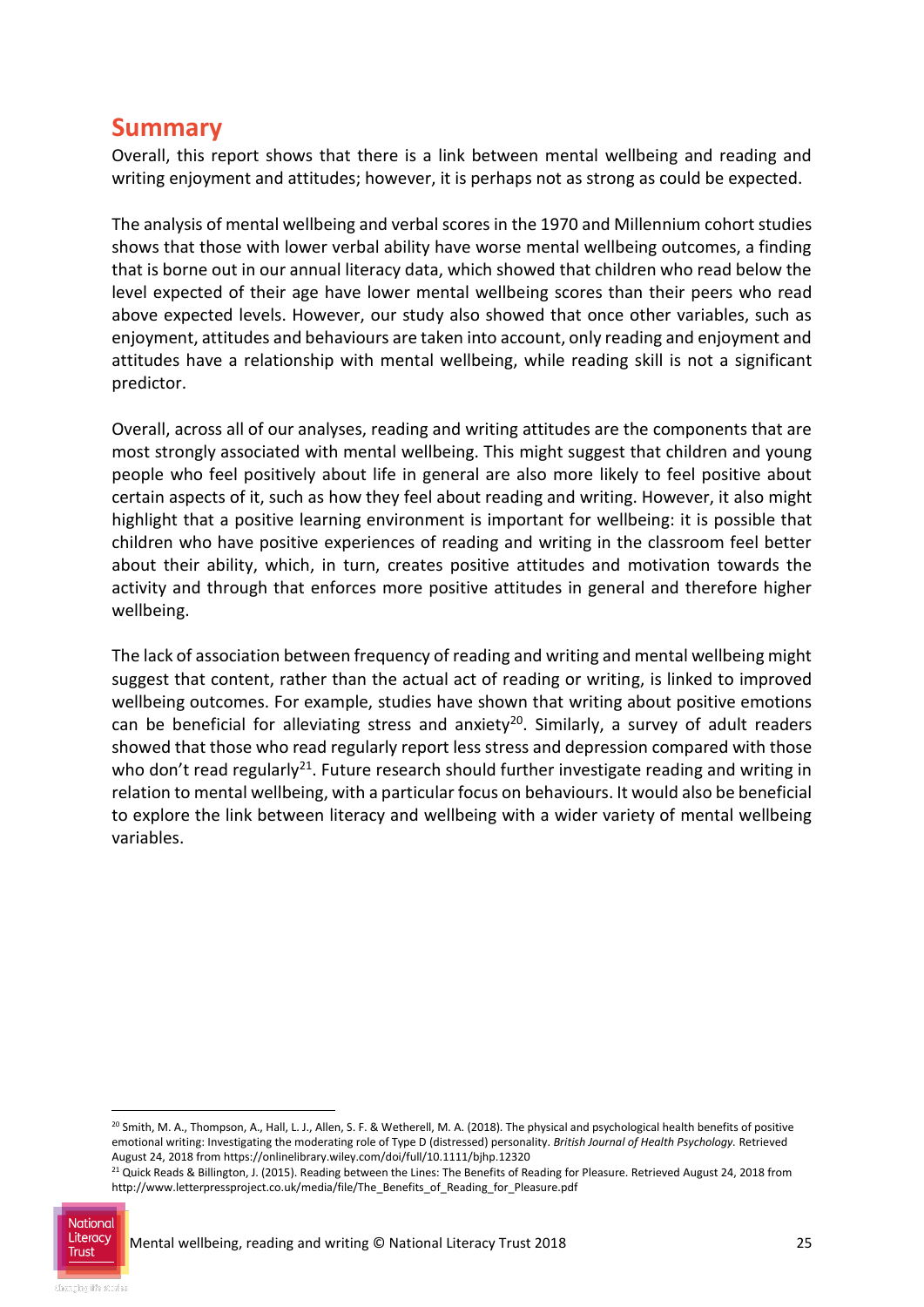Our sincere thanks to Slaughter and May for their generous financial contribution that enabled us to conduct this annual survey.

#### **About the National Literacy Trust**

We are a national charity dedicated to raising literacy levels in the UK. Our research and analysis make us the leading authority on literacy. We run projects in the poorest communities, campaign to make literacy a priority for politicians and parents, and support schools.

Visi[t www.literacytrust.org.uk](http://www.literacytrust.org.uk/) to find out more, donate or sign up for a free email newsletter. You can also find us on Facebook and follow us on Twitter.

#### **Copyright**

© National Literacy Trust 2018. You may report on findings or statistics included in this report if you accredit them to the National Literacy Trust.

Suggested reference for this report is: Clark, C. and Teravainen-Goff, A. (2018). Mental wellbeing, reading and writing. London: National Literacy Trust.

We will consider requests to use extracts or data from this publication provided that you:

- Acknowledge that the content is the work of the National Literacy Trust and provide appropriate references in any publications or accompanying publicity;
- State that any views expressed are yours and not necessarily those of the National Literacy Trust.

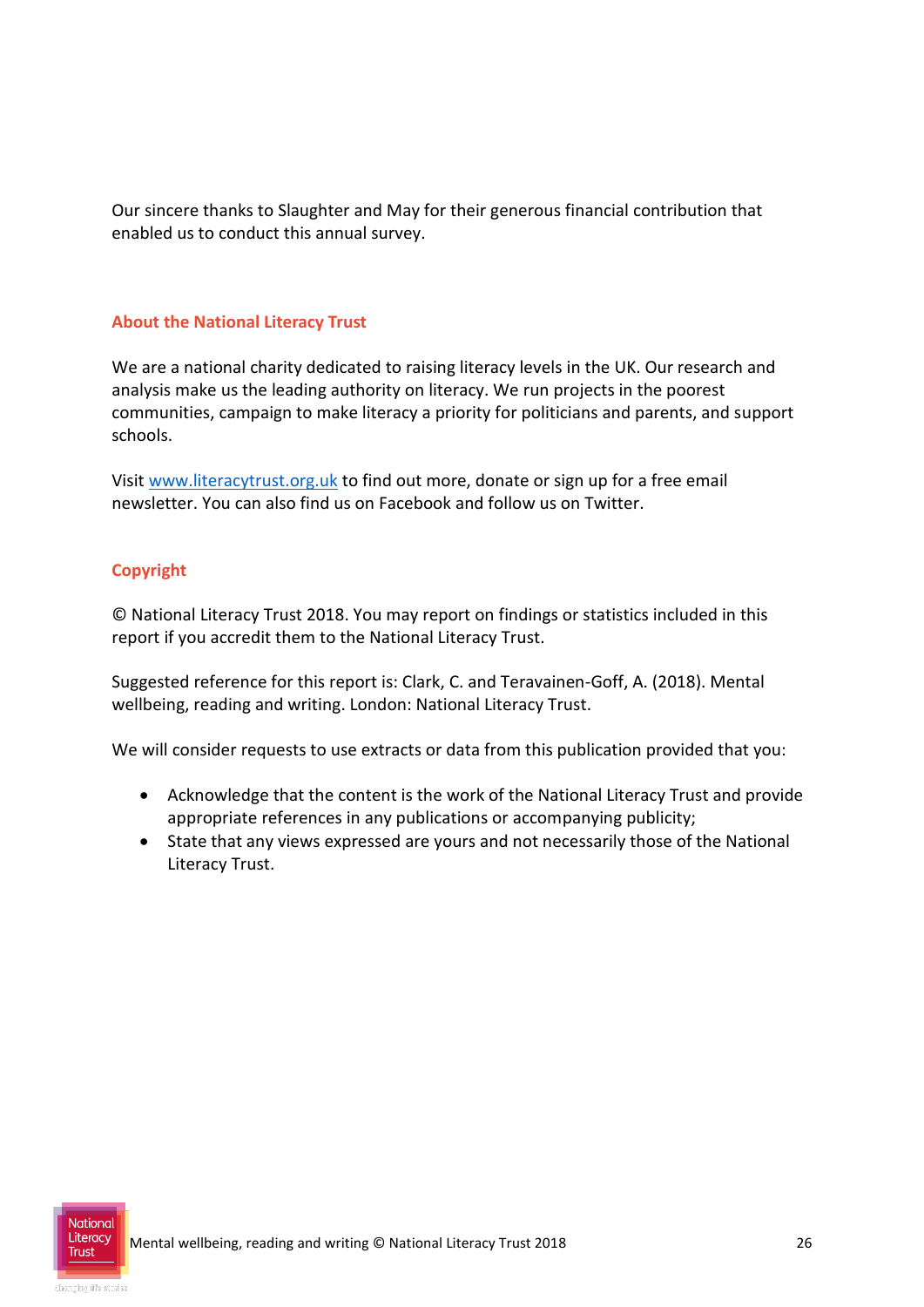## **Appendix 1**

#### **Life satisfaction**

One way to explore a person's mental wellbeing is to look at their general satisfaction or happiness with life. One approach used with children and young people in the past to assess this global happiness with life has been to present them with an image of a ladder where the rungs correspond to different levels of life satisfaction (see Figure A1.1 for an example). This is known as the Cantril Scale or Cantril Ladder, which has been used numerous times in national and international research (see e.g., Levin & Currie, 2010; Bartels & Boomsma, 2009; OECD, 2015).

**Figure A1.1: Example of a Cantril Ladder**

Assume that this ladder is a way of picturing your life. The top of the ladder represents the best possible life for you. The bottom rung of the ladder represents the worst possible life for you.

Indicate where on the ladder you feel you personally stand right now by marking the circle.



We adapted the scale slightly and asked pupils: If 1 is your worst possible life and 10 is your best possible life, how would you rate your life right now? Using this scale we found that**,** on average, they rated themselves towards the upper end of the scale: 7.36 (SD = 2.36) out of 10. Overall, 1 in 5 pupils (21.6%) scored below the mid-point on that scale, indicating that they aren't happy with their life currently.

Pupils' average life satisfaction scores are similar to that found in other studies. For example, the ONS (Household Survey Wave 16, May/June 2017) found that out of a scale of 10, on average, 10- to 17-year-olds rated themselves as 7.5. While this is the first time that we have asked about general mental wellbeing, there is some indication from other sources that pupils' happiness with life has decreased over the past few years. For example, the Good Childhood Report  $(2017)^{22}$  showed that there was a significant decrease in pupils' life happiness as a whole between 2009 and 2010 and from 2014 to 2015.

National **Trust** 

<sup>-</sup><sup>22</sup> https://www.childrenssociety.org.uk/sites/default/files/the-good-childhood-report-2017\_full-report\_0.pdf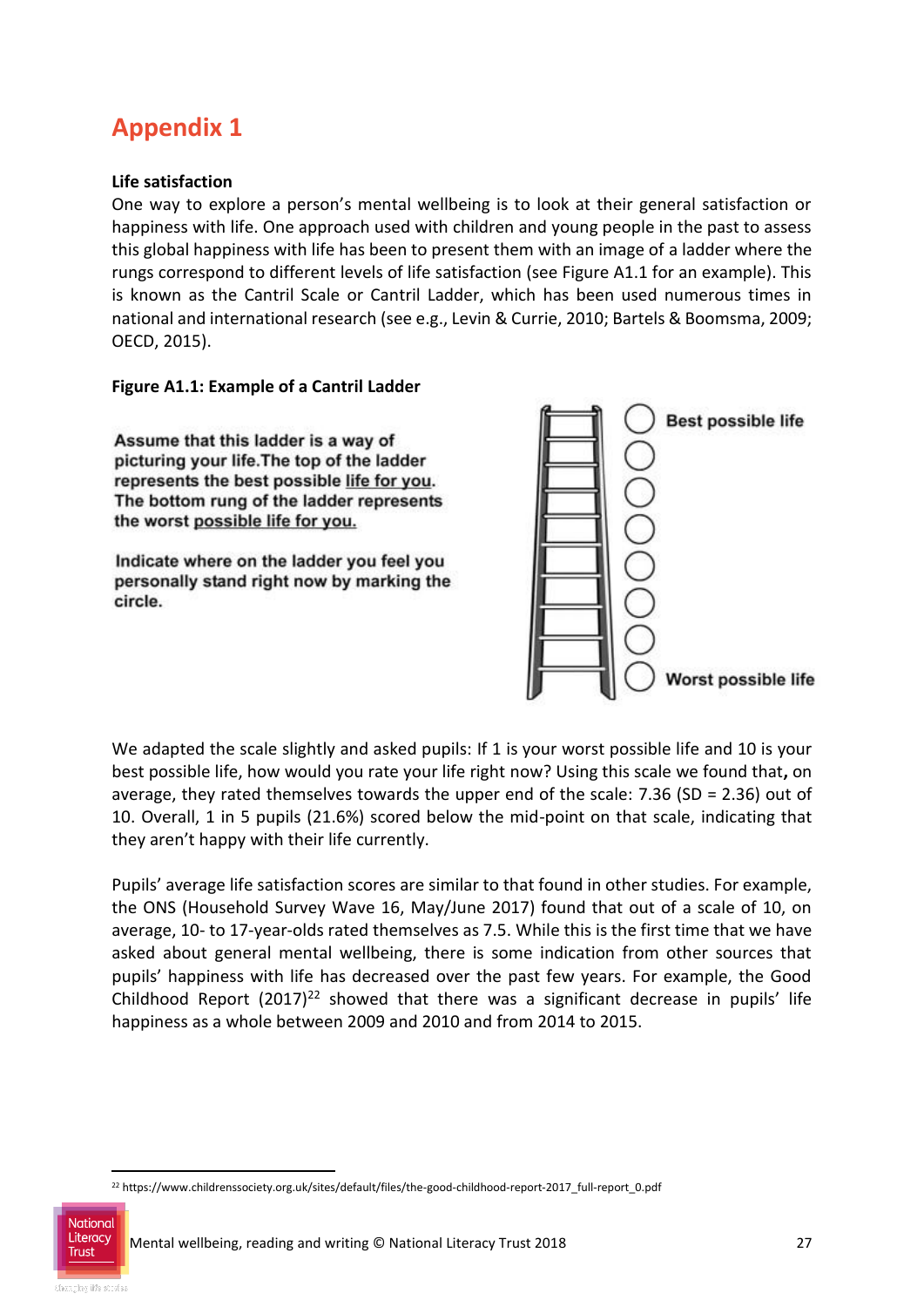#### **Coping skills**

We assessed pupils' coping skills with two agreement/disagreement statements measured on a five-point scale: I feel I can deal with problems well; and I know how to cope with stress. Both items were adapted from the resilience scale of NPC's wellbeing measure<sup>23</sup>.

Figure A1.2 shows the percentage of pupils who agreed with each of these statements (combining those who agree and those who strongly agree) and indicates that the majority of pupils feel that they can cope with their problems and can cope with stress. While these findings are encouraging, the figure also shows that 1 in 4 pupils felt that they didn't know how to cope with stress and 1 in 6 didn't feel that they could deal with problems well.



**Figure A1.2: Levels of agreement with coping skill statements**

To look at how coping skills are associated with reading and writing variables, we combined responses across the two variables into one by summing responses over the two items<sup>24</sup>, with a maximum of 10 points<sup>25</sup>.

#### **Self-belief**

The last component of wellbeing we explored was self-belief, which we assessed by agreement/disagreement with two attitudinal statements on a five-point scale: Overall, I like being the way I am; and I don't care what other people think about me. Items were adapted from the self-esteem scale of NPC's wellbeing measure<sup>26</sup>.

As Figure A1.3 shows, 3 in 4 children and young people agreed (combining those who agree and those who strongly agree) with the statement that they like themselves the way they are. However, 1 in 10 also disagreed with this item, indicating dissatisfaction with themselves.

<sup>26</sup> https://www.thinknpc.org/publications/awkward-age/



<sup>-</sup><sup>23</sup> https://www.thinknpc.org/publications/awkward-age/

<sup>&</sup>lt;sup>24</sup> Cronbach's alpha = .690, M = 6.81, SD = 2.03, range = 2 to 10

<sup>&</sup>lt;sup>25</sup> Higher coping skill scores indicate higher agreement with statements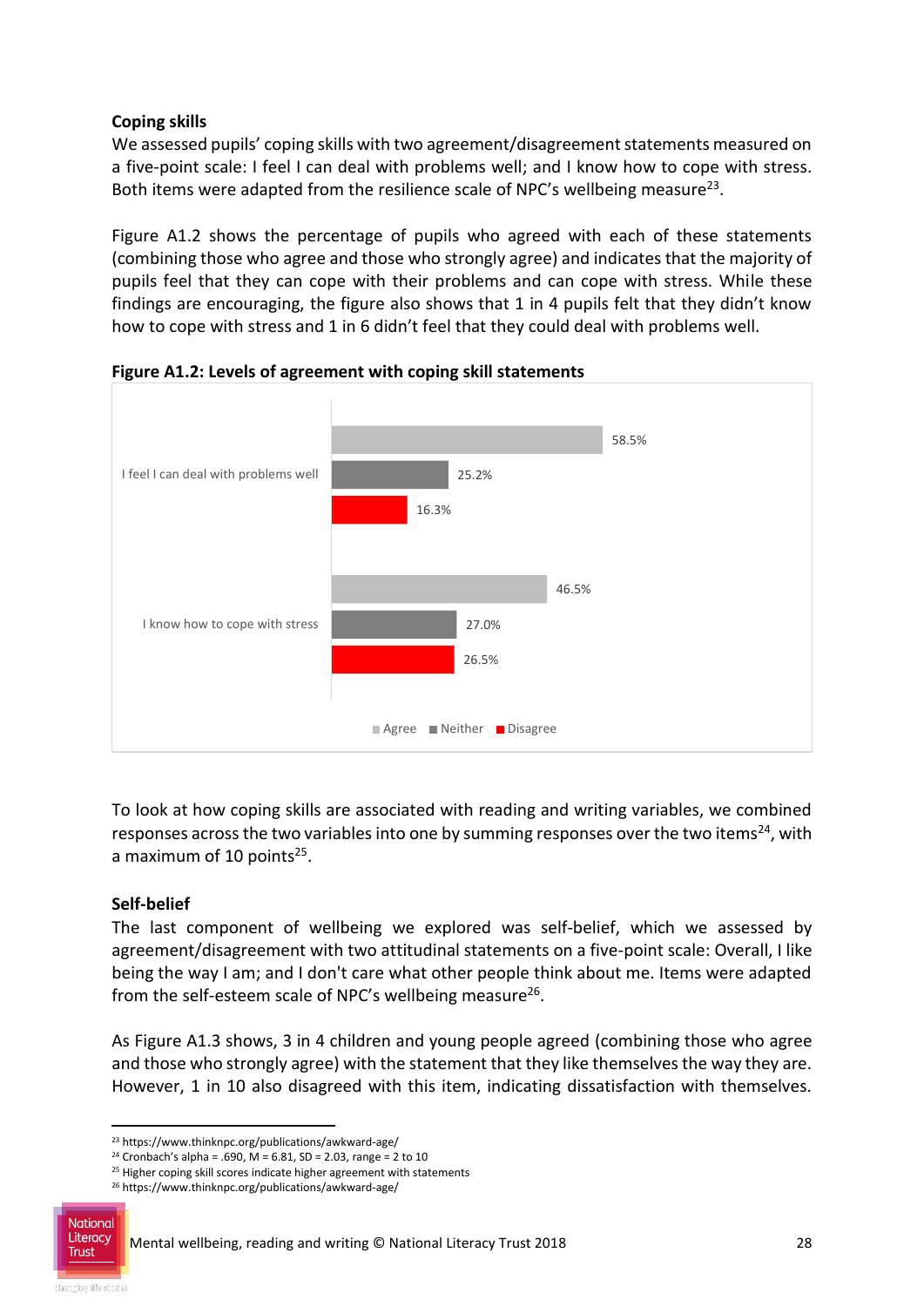Nearly 6 in 10 agreed that they don't care what other people think about them. However, nearly 1 in 5 disagreed, indicating that other people's opinions of them mattered to them.

Again, these two items were collapsed into one variable for some of the analyses<sup>27</sup>in this report.



**Figure A1.3: Levels of agreement with self-belief statements**

<sup>-</sup><sup>27</sup> Cronbach's alpha = .682; M = 7.57, SD = 1.96, range = 2 to 10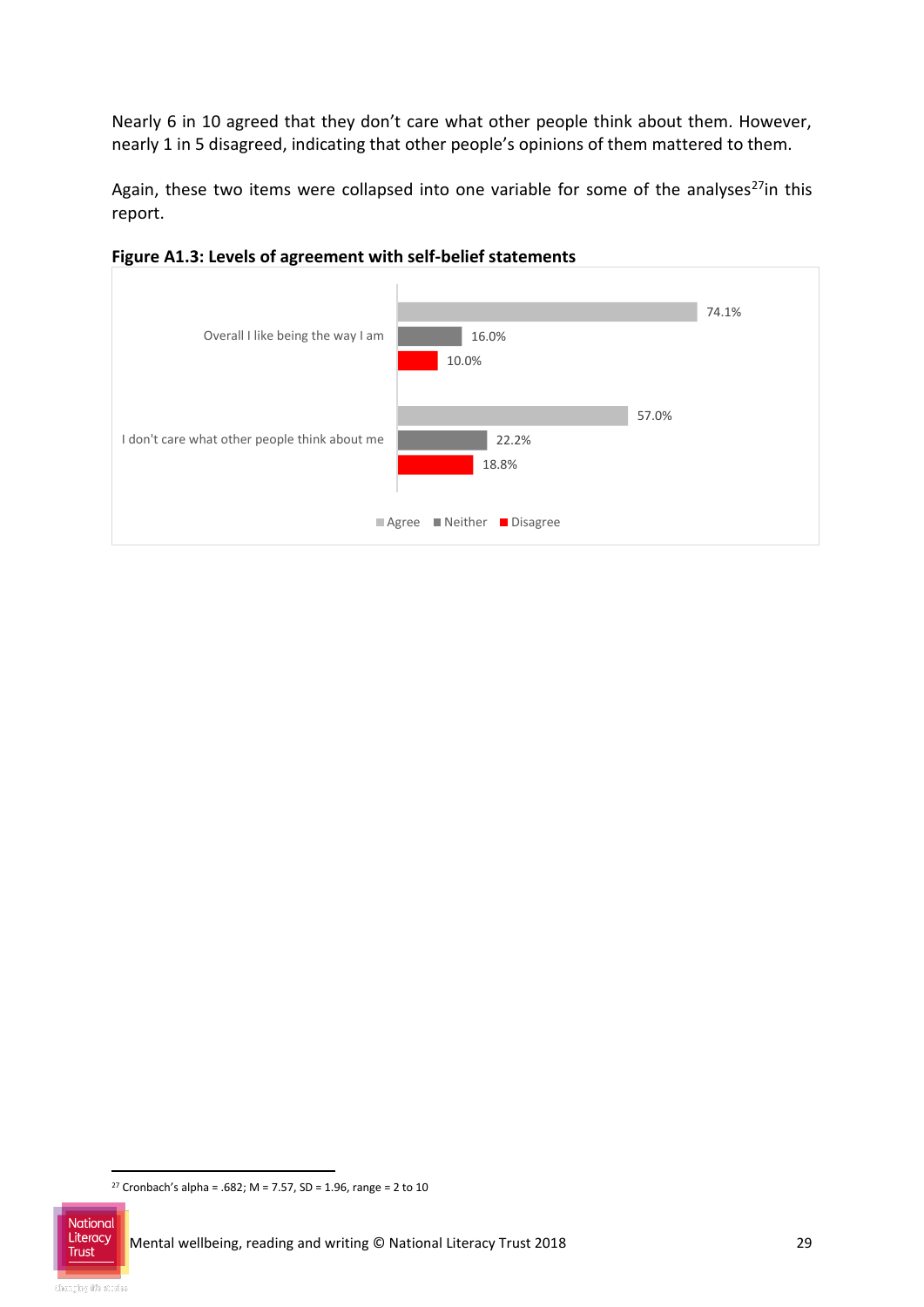## **Appendix 2: Verbal ability and well being in adolescence – comparison of the 1970 and Millennium Cohort studies**

We also wanted to explore the relationship between verbal ability and mental wellbeing over time across two cohort studies. *Verbal ability* tests were administered in the

- 1970 cohort at ages 5 and 16
- MCS at ages 5 and 14

We take the bottom quartile of the distribution as an indicator of 'low' ability. Girls and boys are considered separately in the following graphs.

*Wellbeing* markers considered here were those that were equivalent (sometimes roughly) across the studies – in the '70 these were assed at age 16, and in the MCS at age 14, as follows: Socioemotional difficulties, psychological distress, binge drinking, smoking and illicit drug use.

Overall, there is no strong evidence to support different associations for young people of today compared with those born 30 years earlier. However, there are important differences in the prevalence of some wellbeing measures, which might aid interpretation of these findings. For example, compared with participants in the MCS, the '70 participants were two years older at the time they were surveyed, and the prevalence of drinking, smoking and drug use were much higher. Markers of socioemotional difficulties and psychological distress are not as prone to these measurement challenges as fixed points (e.g. top 10 or 15 percent) in the distribution are used as indicators of problem scores.

We find that socioemotional difficulties are more common for young people with low verbal ability scores in both cohorts

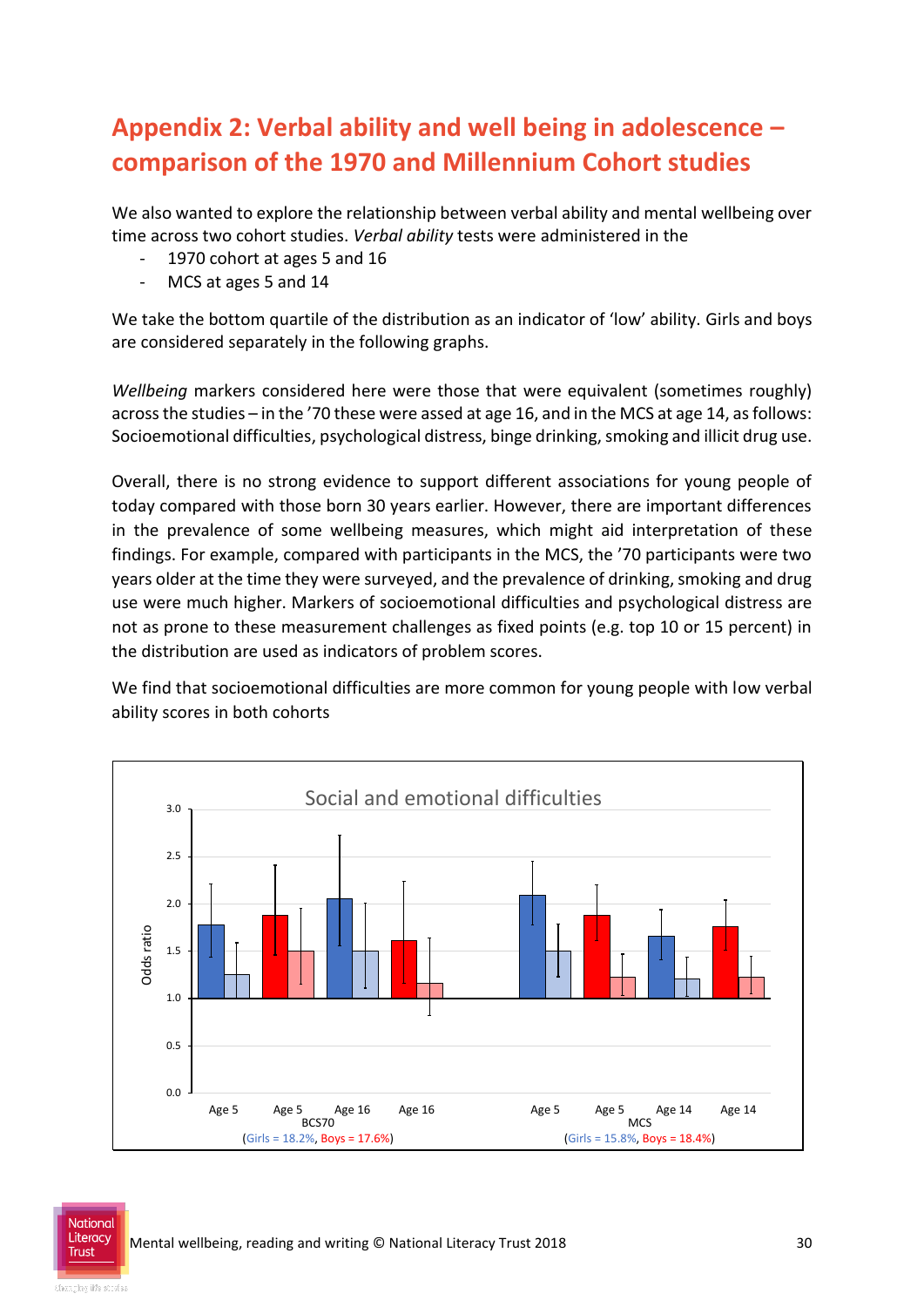Psychological distress was more common in boys of the '70 cohort if they have low verbal skills at age 16, and for girls with low verbal skills at age 5. In the MCS these associations were pretty much null.



There was some suggestion of a difference across cohorts in terms of their alcohol consumption. In particular, we see an increased likelihood of binge drinking in the MCS data, particularly for girls. In the '70 data there is some suggestion of lower rates of binge drinking for those with lower verbal skills e.g. boys with low skills at age 5.



National **Trust**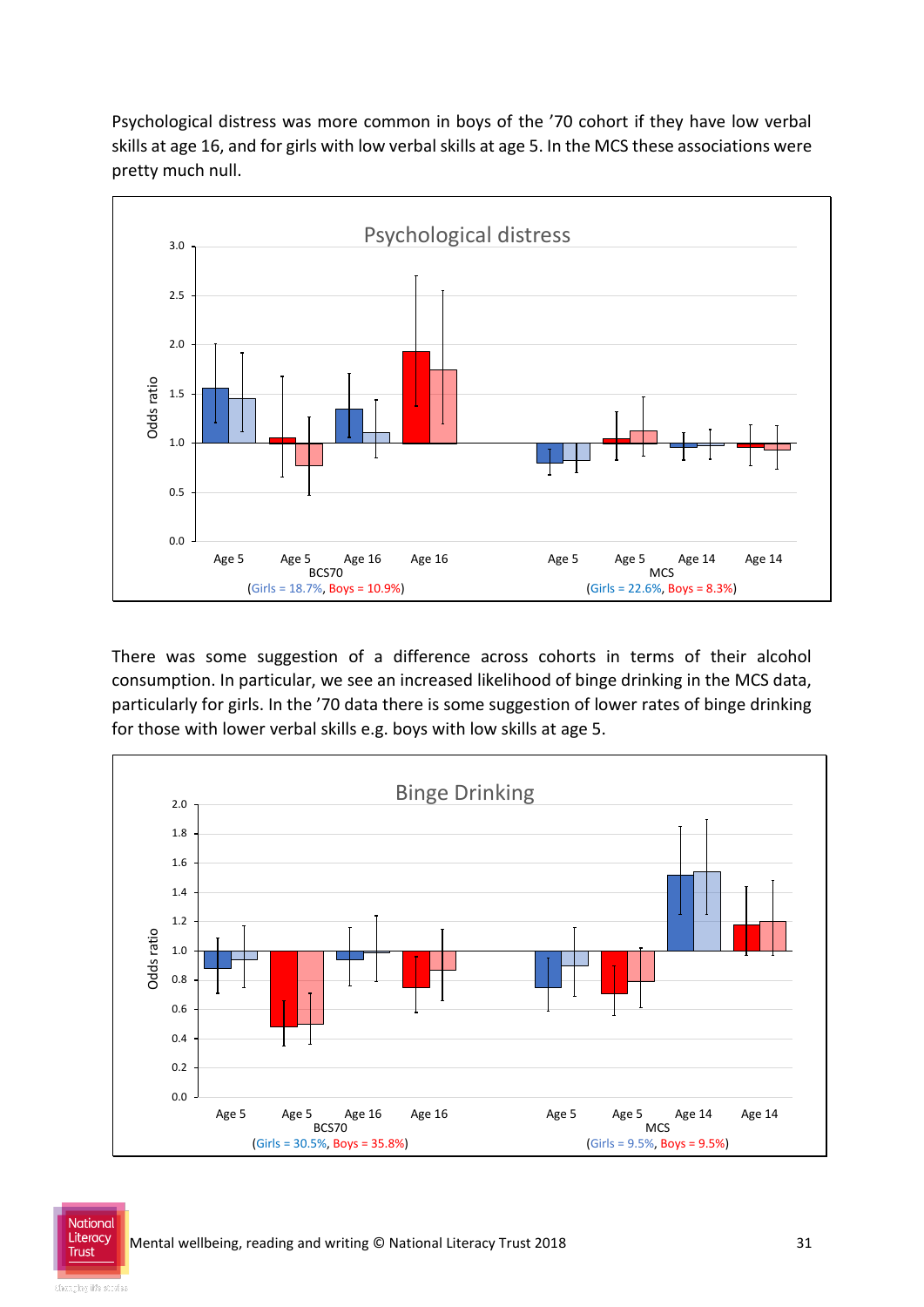Smoking was associated with low verbal skills (measured contemporaneously) in both cohorts for girls and boys.



Drug use was more common in the MCS for girls and boys with low skills measured contemporaneously. A similar pattern was seen for girls in the '70.



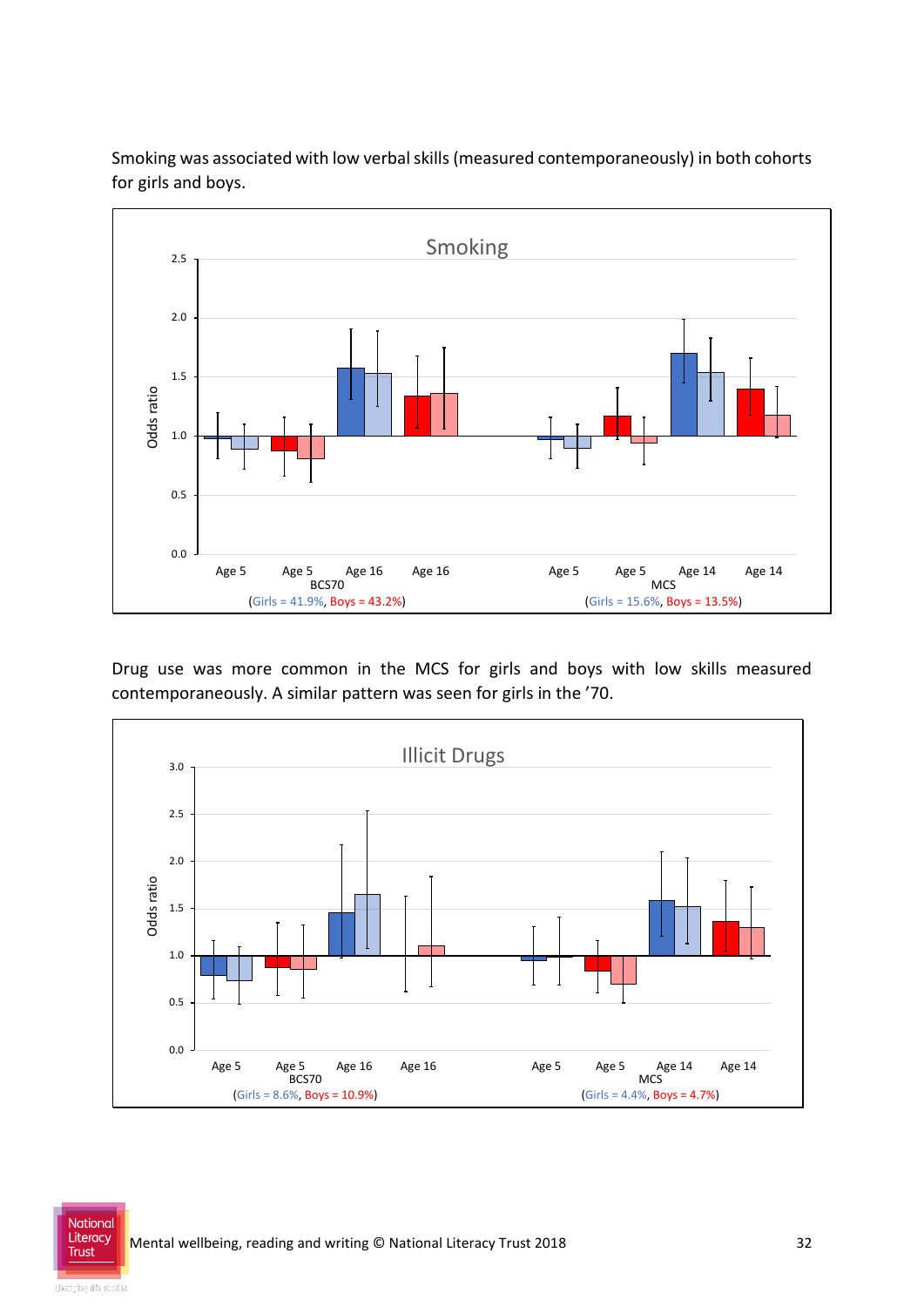## **Appendix 3**

|                                       | <b>Reading</b> | <b>Writing</b> |
|---------------------------------------|----------------|----------------|
| <b>KS2 enjoy reading</b>              | 8.1            | 8.1            |
| KS2 don't enjoy reading               | 7.5            | 7.5            |
| <b>KS3 enjoy reading</b>              | 7.5            | 7.5            |
| KS3 don't enjoy reading               | 7.0            | 7.0            |
| <b>KS4 enjoy reading</b>              | 6.8            | 6.9            |
| KS4 don't enjoy reading               | 6.8            | 6.7            |
| <b>KS5 enjoy reading</b>              | 6.6            | 6.6            |
| KS5 don't enjoy reading               | 6.5            | 6.5            |
|                                       |                |                |
| <b>KS2 read daily</b>                 | 8.0            | 8.2            |
| KS2 don't read daily                  | 7.8            | 7.9            |
| <b>KS3 read daily</b>                 | 7.4            | 7.5            |
| KS3 don't read daily                  | 7.2            | 7.2            |
| <b>KS4 read daily</b>                 | 6.8            | 6.9            |
| KS4 don't read daily                  | 6.8            | 6.8            |
| <b>KS5 read daily</b>                 | 6.7            | 6.8            |
| KS5 don't read daily                  | 6.5            | 6.5            |
|                                       |                |                |
| <b>KS2 high self-perception</b>       | 8.1            | 8.2            |
| <b>KS2</b> average self-perception    | 7.8            | 7.8            |
| <b>KS2 low self-perception</b>        | 7.1            | 7.0            |
| KS3 high self-perception              | 7.5            | 7.6            |
| <b>KS3 average self-perception</b>    | 7.2            | 7.3            |
| <b>KS3 low self-perception</b>        | 6.4            | 6.5            |
| KS4 high self-perception              | 6.9            | 7.0            |
| KS4 average self-perception           | 6.9            | 6.9            |
| <b>KS4 low self-perception</b>        | 6.2            | 6.2            |
| KS5 high self-perception              | 6.5            | 6.7            |
| <b>KS5 average self-perception</b>    | 6.5            | 6.5            |
| <b>KS5 low self-perception</b>        | 6.6            | 6.1            |
|                                       |                |                |
| <b>KS2 positive reading attitudes</b> | 8.1            | 8.2            |
| KS2 negative reading attitudes        | 7.2            | 7.4            |
| <b>KS3 positive reading attitudes</b> | 7.6            | 7.7            |
| KS3 negative reading attitudes        | 6.8            | 7.0            |
| <b>KS4 positive reading attitudes</b> | 7.0            | 7.0            |
| KS4 negative reading attitudes        | 6.6            | 6.8            |
| KS5 positive reading attitudes        | 6.6            | 6.8            |
| KS5 negative reading attitudes        | 6.4            | 6.4            |

#### **Table A3.1: Estimated marginal means for wellbeing index by age**

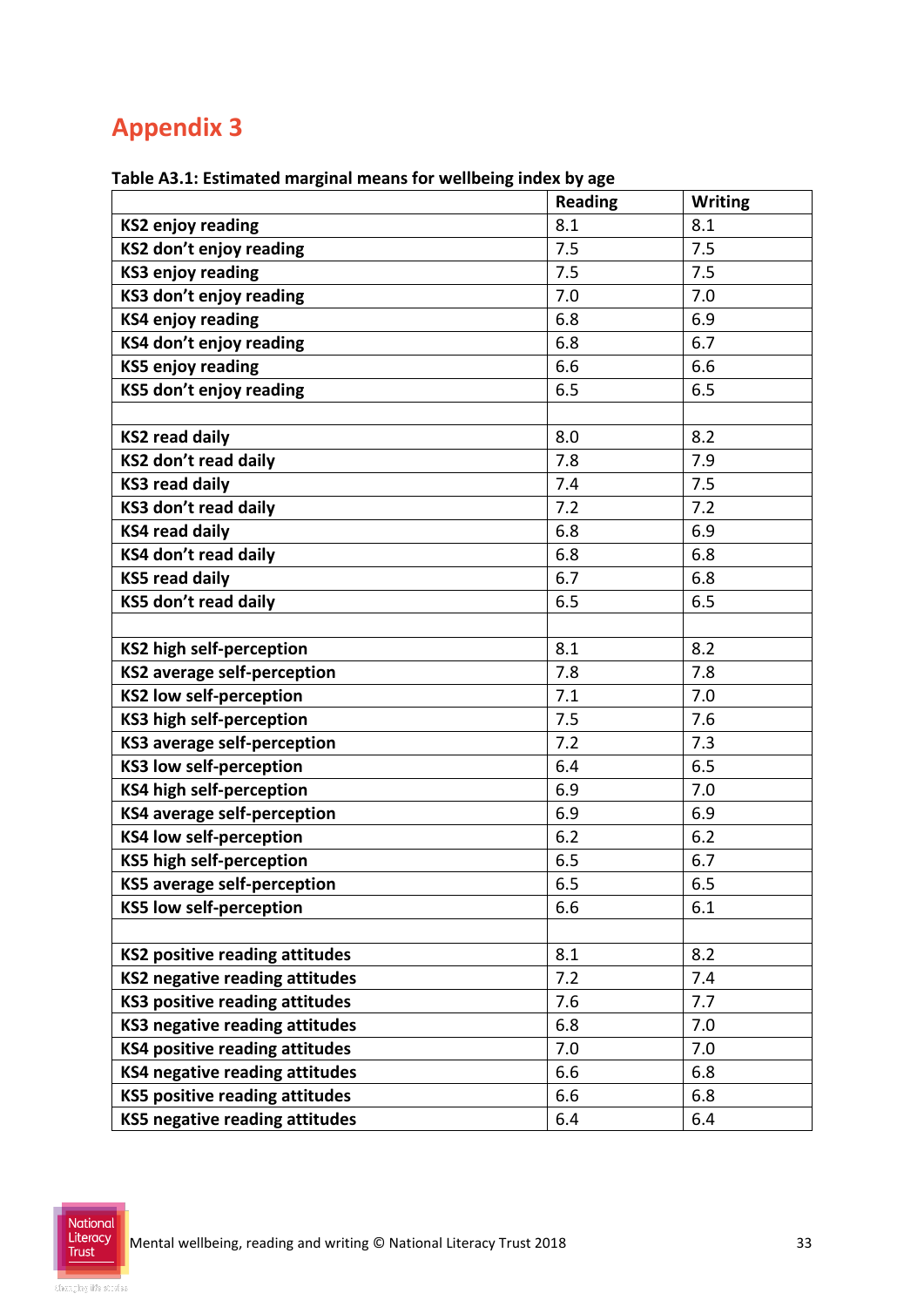|                                      | <b>Reading</b> | <b>Writing</b> |
|--------------------------------------|----------------|----------------|
| Girls enjoy                          | 7.0            | 7.0            |
| Girls don't enjoy                    | 6.7            | 6.7            |
| <b>Boys enjoy</b>                    | 7.5            | 7.6            |
| Boys don't enjoy                     | 7.2            | 7.2            |
|                                      |                |                |
| FSM enjoy                            | 7.2            | 7.3            |
| FSM don't enjoy                      | 6.9            | 6.9            |
| Non-FSM enjoy                        | 7.3            | 7.4            |
| Non-FSM don't enjoy                  | 7.0            | 7.0            |
|                                      |                |                |
| White enjoy                          | 7.1            | 7.2            |
| White don't enjoy                    | 6.9            | 6.8            |
| <b>Mixed enjoy</b>                   | 7.1            | 7.0            |
| Mixed don't enjoy                    | 6.7            | 6.8            |
| <b>Black enjoy</b>                   | 7.6            | 7.6            |
| <b>Black don't enjoy</b>             | 7.3            | 7.3            |
| Asian enjoy                          | 7.3            | 7.5            |
| Asian don't enjoy                    | 7.0            | 6.9            |
|                                      |                |                |
| <b>Girls daily</b>                   | 7.0            | 7.0            |
| <b>Girls not daily</b>               | 6.9            | 6.9            |
| <b>Boys daily</b>                    | 7.5            | 7.7            |
| <b>Boys not daily</b>                | 7.4            | 7.4            |
|                                      |                |                |
| <b>FSM daily</b>                     | 7.2            | 7.3            |
| <b>FSM not daily</b>                 | 7.1            | 7.1            |
| <b>Non-FSM daily</b>                 | 7.3            | 7.4            |
| <b>Non-FSM not daily</b>             | 7.2            | 7.2            |
|                                      |                |                |
| <b>White daily</b>                   | 7.0            | 7.2            |
| White not daily                      | 7.0            | 7.0            |
| <b>Mixed daily</b>                   | 7.1            | 7.0            |
| <b>Mixed not daily</b>               | 6.9            | 6.9            |
| <b>Black daily</b>                   | 7.5            | 7.7            |
| <b>Black not daily</b>               | 7.4            | 7.4            |
| <b>Asian daily</b>                   | 7.3            | 7.5            |
| Asian not daily                      | 7.2            | 7.2            |
|                                      |                |                |
| <b>Girls high self-perception</b>    | 7.0            | 7.1            |
| <b>Girls average self-perception</b> | 6.8            | 6.9            |
| <b>Girls low self-perception</b>     | 6.3            | 6.1            |
| <b>Boys high self-perception</b>     | 7.6            | 7.7            |
| <b>Boys average self-perception</b>  | 7.4            | 7.4            |

**Table A3.2: Estimated marginal means for wellbeing index by pupil background**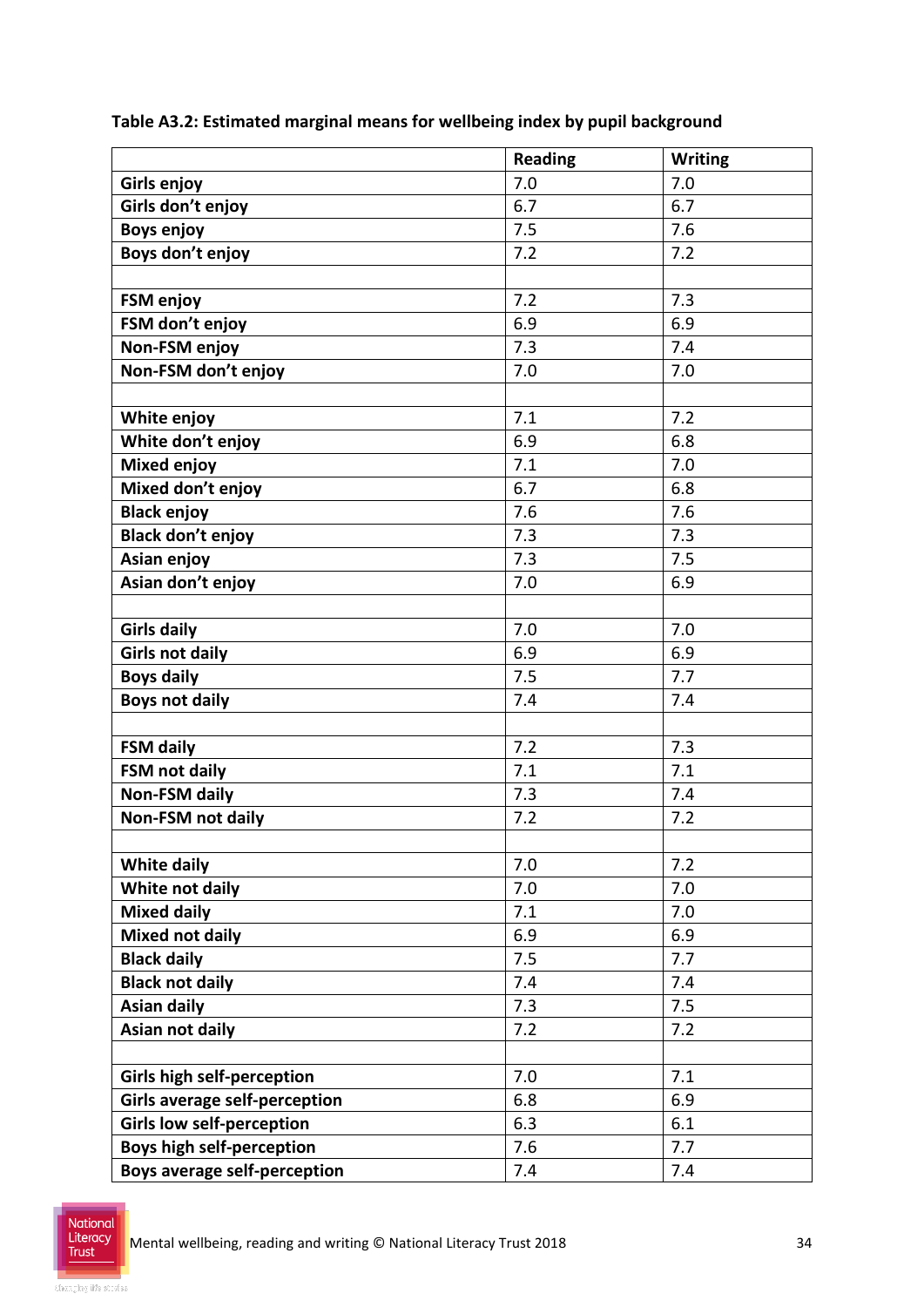| <b>Boys low self-perception</b>      | 6.8 | 6.8 |
|--------------------------------------|-----|-----|
|                                      |     |     |
| FSM high self-perception             | 7.2 | 7.3 |
| FSM average self-perception          | 7.1 | 7.1 |
| FSM low self-perception              | 6.6 | 6.4 |
| Non-FSM high self-perception         | 7.3 | 7.5 |
| Non-FSM average self-perception      | 7.2 | 7.2 |
| Non-FSM low self-perception          | 6.6 | 6.5 |
|                                      |     |     |
| White high self-perception           | 7.1 | 7.2 |
| White average self-perception        | 7.0 | 6.9 |
| White low self-perception            | 6.6 | 6.3 |
| <b>Mixed high self-perception</b>    | 7.1 | 7.1 |
| Mixed average self-perception        | 6.8 | 6.9 |
| Mixed low self-perception            | 6.4 | 6.3 |
| <b>Black high self-perception</b>    | 7.6 | 7.7 |
| <b>Black average self-perception</b> | 7.5 | 7.5 |
| <b>Black low self-perception</b>     | 6.9 | 6.6 |
| Asian high self-perception           | 7.4 | 7.5 |
| Asian average self-perception        | 7.1 | 7.2 |
| Asian low self-perception            | 6.5 | 6.5 |
|                                      |     |     |
| <b>Girls positive attitudes</b>      | 7.0 | 7.1 |
| <b>Girls negative attitudes</b>      | 6.5 | 6.7 |
| <b>Boys positive attitudes</b>       | 7.6 | 7.8 |
| <b>Boys negative attitudes</b>       | 7.1 | 7.2 |
|                                      |     |     |
| <b>FSM positive attitudes</b>        | 7.3 | 7.4 |
| <b>FSM negative attitudes</b>        | 6.7 | 6.8 |
| <b>Non-FSM positive attitudes</b>    | 7.4 | 7.5 |
| <b>Non-FSM negative attitudes</b>    | 6.9 | 7.0 |
|                                      |     |     |
| White positive attitudes             | 7.2 | 7.3 |
| White negative attitudes             | 6.7 | 6.8 |
| <b>Mixed positive attitudes</b>      | 7.1 | 7.1 |
| <b>Mixed negative attitudes</b>      | 6.6 | 6.7 |
| <b>Black positive attitudes</b>      | 7.6 | 7.7 |
| <b>Black negative attitudes</b>      | 7.1 | 7.3 |
| <b>Asian positive attitudes</b>      | 7.4 | 7.6 |
| Asian negative attitudes             | 6.7 | 6.9 |
|                                      |     |     |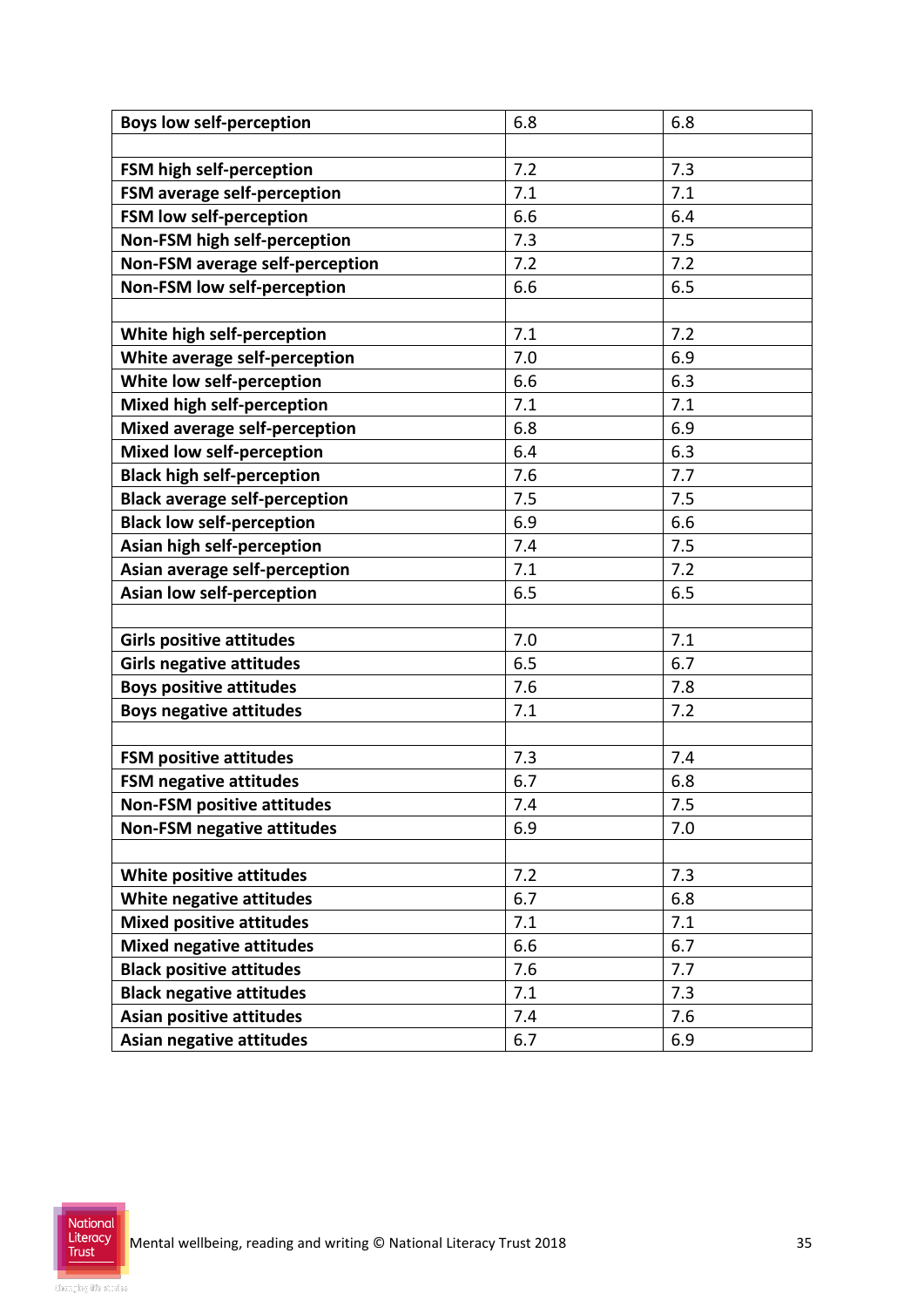|                                    | <b>Reading</b> | <b>Writing</b> |
|------------------------------------|----------------|----------------|
| North East enjoy                   | 7.4            | 7.4            |
| North East don't enjoy             | 7.1            | 7.1            |
| North West enjoy                   | 7.3            | 7.4            |
| North West don't enjoy             | 7.0            | 7.0            |
| Yorkshire enjoy                    | 6.7            | 6.8            |
| Yorkshire don't enjoy              | 6.6            | 6.6            |
| <b>East Midlands enjoy</b>         | 7.4            | 7.5            |
| East Midlands don't enjoy          | 7.1            | 7.1            |
| <b>West Midlands enjoy</b>         | 7.5            | 7.6            |
| West Midlands don't enjoy          | 7.2            | 7.2            |
| <b>East of England enjoy</b>       | 7.3            | 7.3            |
| East of England don't enjoy        | 7.0            | 7.0            |
| <b>Greater London enjoy</b>        | 7.4            | 7.5            |
| Greater London don't enjoy         | 7.1            | 7.1            |
| South East enjoy                   | 7.2            | 7.2            |
| South East don't enjoy             | 6.9            | 6.9            |
| South West enjoy                   | 7.1            | 7.2            |
| South West don't enjoy             | 6.7            | 6.8            |
|                                    |                |                |
| <b>North East daily</b>            | 7.4            | 7.4            |
| <b>North East not daily</b>        | 7.2            | 7.3            |
| <b>North West daily</b>            | 7.3            | 7.4            |
| North West not daily               | 7.1            | 7.2            |
| <b>Yorkshire daily</b>             | 6.7            | 7.0            |
| Yorkshire not daily                | 6.7            | 6.7            |
| <b>East Midlands daily</b>         | 7.5            | 7.5            |
| <b>East Midlands not daily</b>     | 7.3            | 7.3            |
| <b>West Midlands daily</b>         | 7.4            | 7.7            |
| <b>West Midlands not daily</b>     | 7.4            | 7.4            |
| <b>East of England daily</b>       | 7.2            | 7.4            |
| <b>East of England not daily</b>   | 7.1            | 7.2            |
| <b>Greater London daily</b>        | 7.4            | 7.5            |
| <b>Greater London not daily</b>    | 7.3            | 7.3            |
| South East daily                   | 7.2            | 7.2            |
| South East not daily               | 7.0            | 7.0            |
| South West daily                   | 7.1            | 7.2            |
| South West not daily               | 6.9            | 7.0            |
|                                    |                |                |
| North East high self-perception    | 7.4            | 7.5            |
| North East average self-perception | 7.3            | 7.3            |
| North East low self-perception     | 6.6            | 6.5            |
| North West high self-perception    | 7.3            | 7.4            |
| North West average self-perception | 7.2            | 7.2            |

**Table A3.3: Estimated marginal means for wellbeing index by region (England only)**